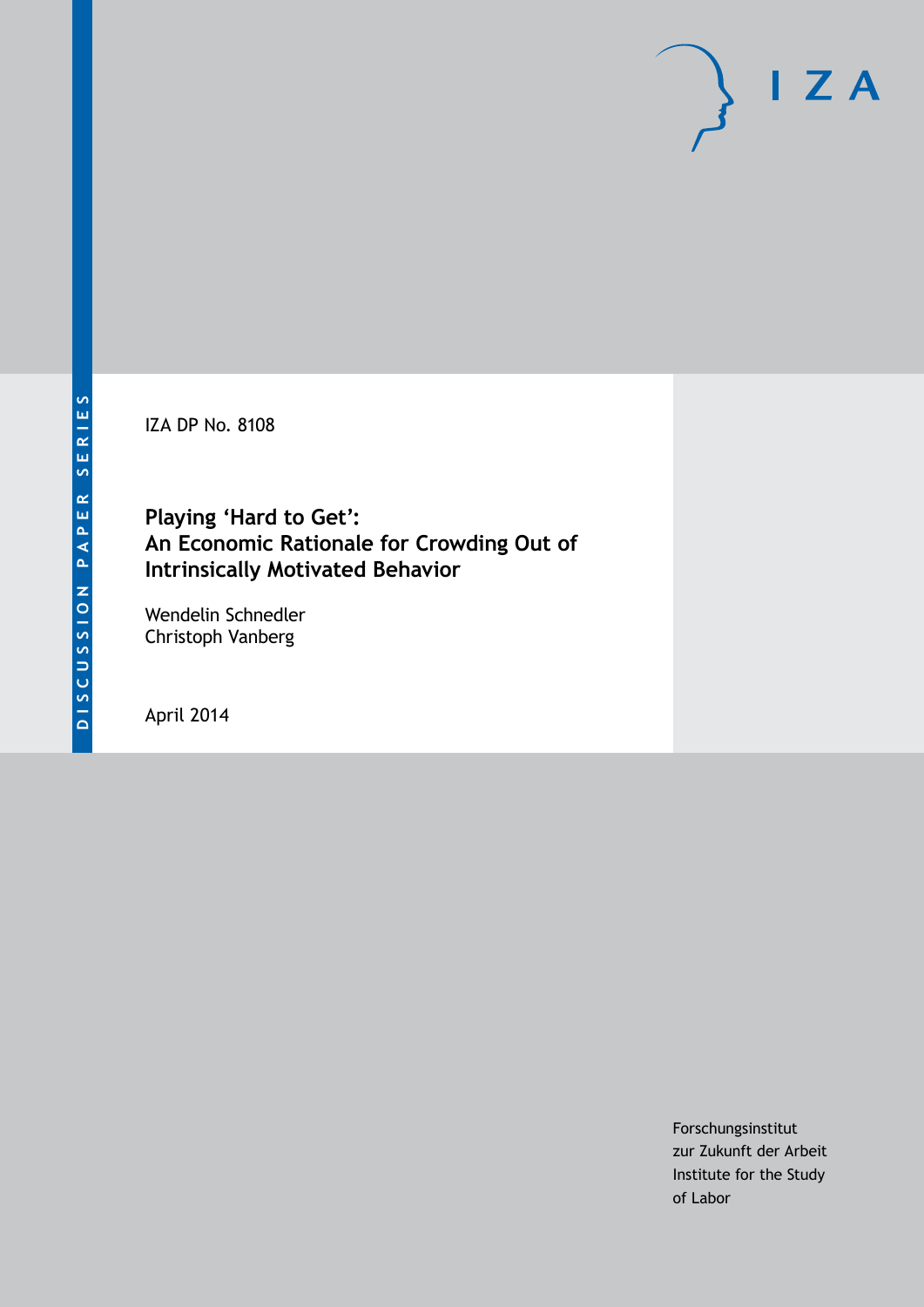# **Playing 'Hard to Get': An Economic Rationale for Crowding Out of Intrinsically Motivated Behavior**

### **Wendelin Schnedler**

*University of Paderborn and IZA*

### **Christoph Vanberg**

*University of Heidelberg*

Discussion Paper No. 8108 April 2014

IZA

P.O. Box 7240 53072 Bonn Germany

Phone: +49-228-3894-0 Fax: +49-228-3894-180 E-mail: [iza@iza.org](mailto:iza@iza.org)

Any opinions expressed here are those of the author(s) and not those of IZA. Research published in this series may include views on policy, but the institute itself takes no institutional policy positions. The IZA research network is committed to the IZA Guiding Principles of Research Integrity.

The Institute for the Study of Labor (IZA) in Bonn is a local and virtual international research center and a place of communication between science, politics and business. IZA is an independent nonprofit organization supported by Deutsche Post Foundation. The center is associated with the University of Bonn and offers a stimulating research environment through its international network, workshops and conferences, data service, project support, research visits and doctoral program. IZA engages in (i) original and internationally competitive research in all fields of labor economics, (ii) development of policy concepts, and (iii) dissemination of research results and concepts to the interested public.

<span id="page-1-0"></span>IZA Discussion Papers often represent preliminary work and are circulated to encourage discussion. Citation of such a paper should account for its provisional character. A revised version may be available directly from the author.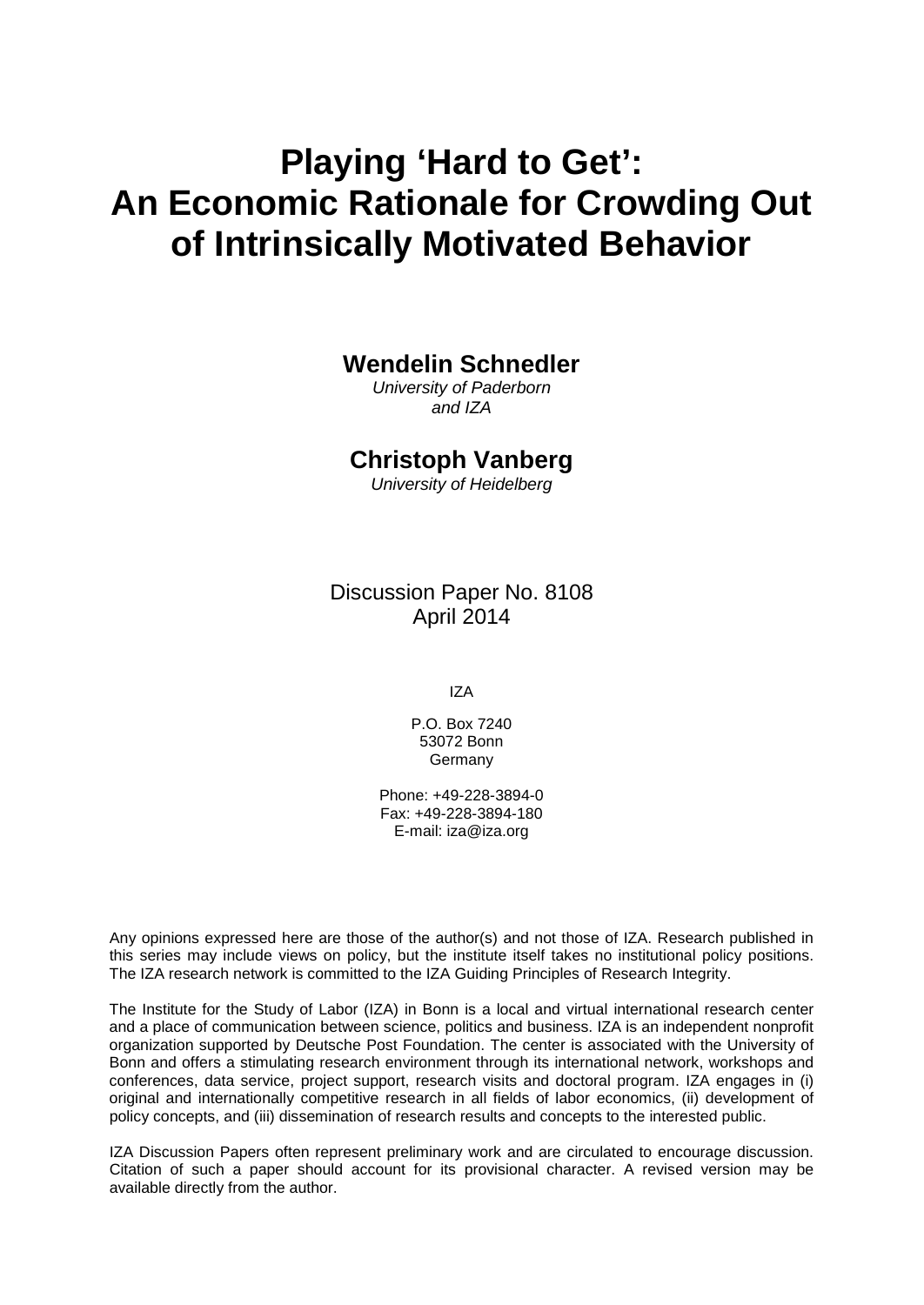IZA Discussion Paper No. 8108 April 2014

# **ABSTRACT**

## **Playing 'Hard to Get': An Economic Rationale for Crowding Out of Intrinsically Motivated Behavior[\\*](#page-1-0)**

Anecdotal, empirical, and experimental evidence suggests that offering extrinsic rewards for certain activities can reduce people's willingness to engage in those activities voluntarily. We propose a simple rationale for this 'crowding out' phenomenon, using standard economic arguments. The central idea is that the potential to earn rewards in return for an activity may create incentives to play 'hard to get' in an effort to increase those rewards. We discuss two specific contexts in which such incentives arise. In the first, refraining from the activity causes others to attach higher value to it because it becomes scarce. In the second, restraint serves to conceal the actor's intrinsic motivation. In both cases, not engaging in the activity causes others to offer larger rewards. Our theory yields the testable prediction that such effects are likely to occur when a motivated actor enjoys a sufficient degree of 'market power.'

JEL Classification: D1, M5, D8, D4, C9

Keywords: intrinsic motivation, crowding out, behavioral economics, market power, hidden information

Corresponding author:

Christoph Vanberg Department of Economics University of Heidelberg Bergheimer Str. 58 69115 Heidelberg Germany E-mail: [vanberg@uni-hd.de](mailto:vanberg@uni-hd.de)

Forthcoming in: *European Economic Review*. We gratefully acknowledge helpful comments from the editor and two anonymous referees.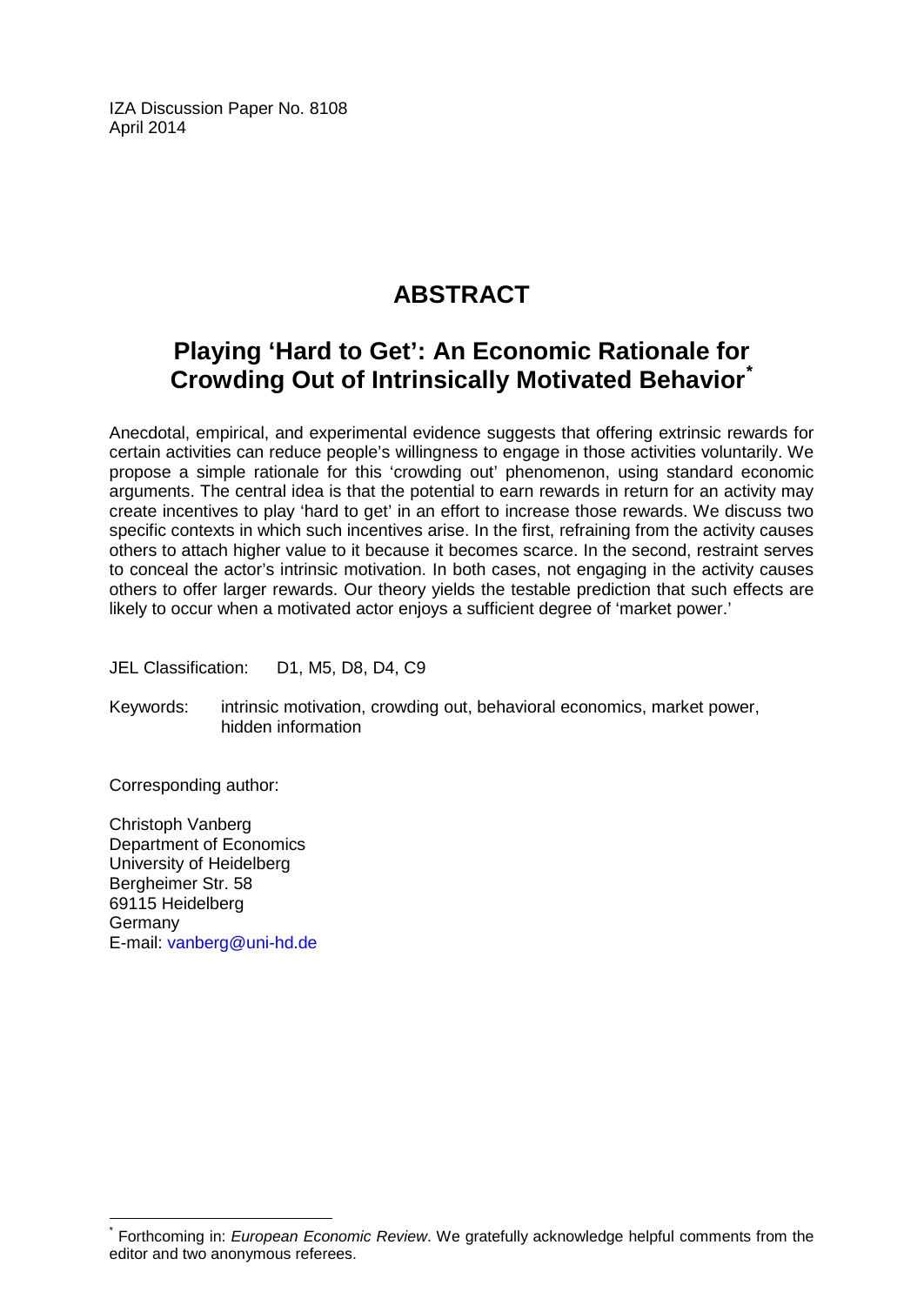IZA Discussion Paper No. 8108 April 2014

# **NON-TECHNICAL SUMMARY**

Paying people for desirable behavior may not always be a good idea. Psychologists and economists have run several experiments to document negative side effects of rewards. Many children, for example, are willing to help adults. After having experienced rewards, however, they are not willing to help unless they are rewarded. Turning a behavior into an "economic transaction" seems to destroy intrinsic motivation.

We suggest an explanation for this destructive effect of rewards: the formerly rewarded person plays 'hard-to-get.' When rewards stop, children pretend not to be willing to help in order to bring back rewards. This behavior is of course not only limited to children. If jobs are distributed, it may be clever not to volunteer even if you like the job. This is true if others offer you some compensation or are particularly grateful to you after 'playing hard-to-get'.

This type of holding back only occurs if the person that should engage in the desirable behavior cannot easily be substituted. A practical implication is that the negative side-effects of rewards are particularly strong if the rewarding person wants that specific rewarded person to engage in the behavior. A father who wants his son to tidy up his room has more reason to be careful about rewards than a father who just wants the room of his son to be tidy and is also willing to pay the sister for doing it. Rewards provided by a hospital manager are more detrimental if a doctor is a hard-to-replace specialist than if she is a generalist.

More generally, the beneficial effects of rewarding unmotivated staff need to be traded off with the negative effects of rewards on motivated personnel. Our theory suggests that the net effect declines in the bargaining power of the rewarded person.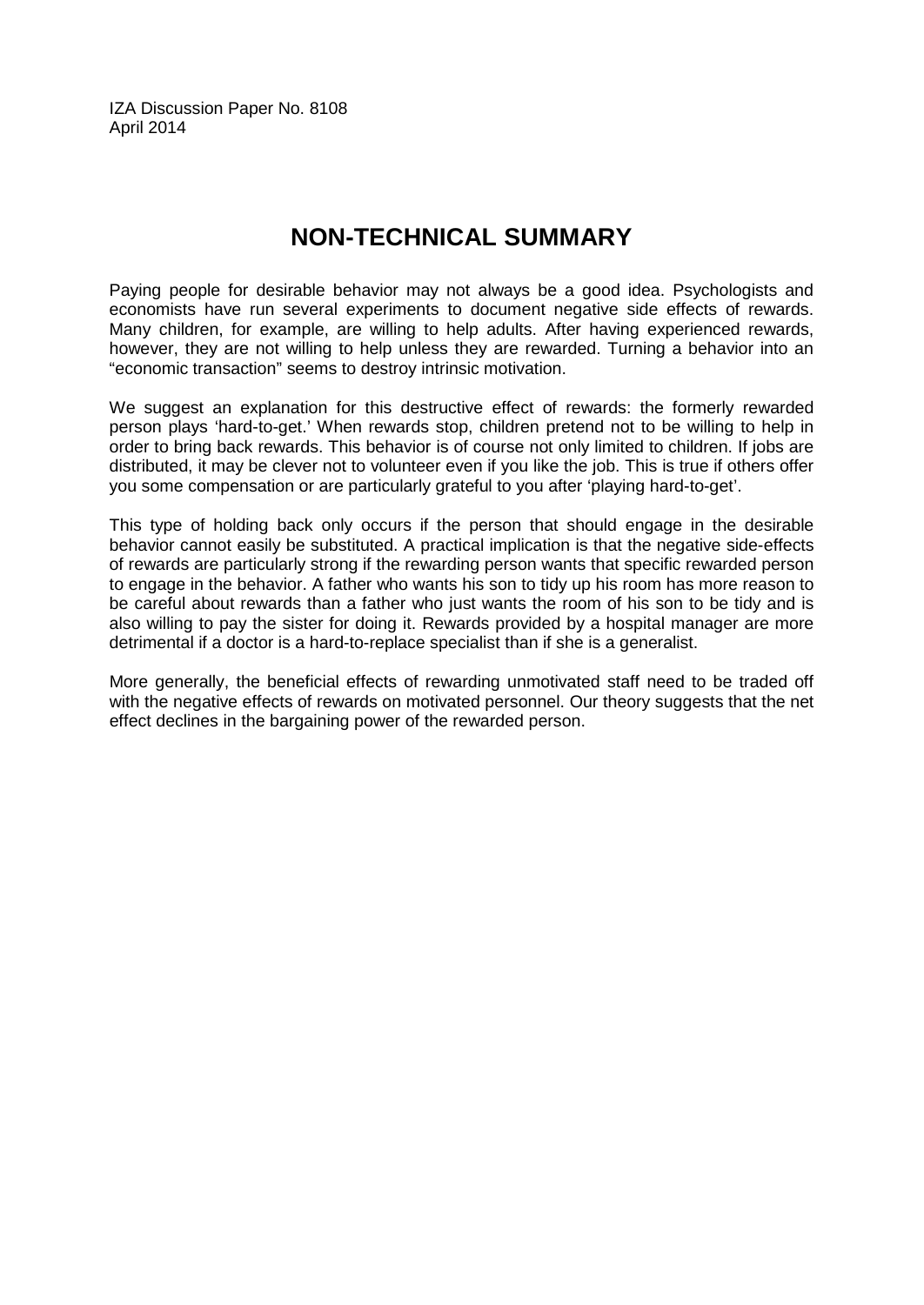#### 1. Introduction

Consider a boy who enjoys mowing his parents' lawn and does so voluntarily. Now suppose the boy's father offers money in return for this activity. How will the boy respond to these incentives? Deci (1971) uses this anecdote in his seminal article on motivational crowding out. The term refers to the possibility that the son may become less willing to voluntarily mow the lawn after having been rewarded. Interest in (and concern about) such perverse effects of rewards has fueled both an academic and a public debate as to the underlying reasons, as well as the contexts in which they are likely to occur. A widely held view is that it may be dangerous to move activities usually engaged in 'for their own sake' into the realm of economic transactions.<sup>1</sup>

Crowding out effects have been demonstrated in a number of controlled experiments, starting with the seminal work of Deci (1971) and Lepper et al. (1973). As a recent example, consider an experiment conducted by Warneken and Tomasello (2008). In this experiment, young children are placed in a position where they can help an adult by picking up a fallen object. Previous studies have shown that most children are *intrinsically* motivated to engage in such helping behavior, meaning that they will do so spontaneously and in the absence of any promise of being rewarded (Warneken and Tomasello, 2006). Warneken and Tomasello (2008) randomly assign some children to a treatment condition in which they are explicitly offered a material reward in return for helping. In a subsequent phase where no such rewards are offered, these children are found to be less likely to help than those in a no-reward control group. Fabes et al. (1989) conduct a study in which children could help by sorting pieces of paper according to color. In one condition, the experimenter explicitly offered a reward in exchange. In a subsequent phase, the experimenter left the room, announcing that he will return later, and the children were secretly observed. Compared to children who had not seen rewards being offered, these children were less likely to sort papers in the absence of the adult.

Effects similar to those documented in these studies have been found in a number of psychological and economic experiments. See Deci et al. (1999) for a meta study on psychological experiments, Bowles and Polania-Reyes (2012) for a survey on economic experiments, and Gächter et al.  $(2011)$  for a recent

<sup>&</sup>lt;sup>1</sup>This view is, for example, advocated by Alfie Kohn in his bestsellers 'Punished by Rewards' (1999) and 'Unconditional Parenting' (2005).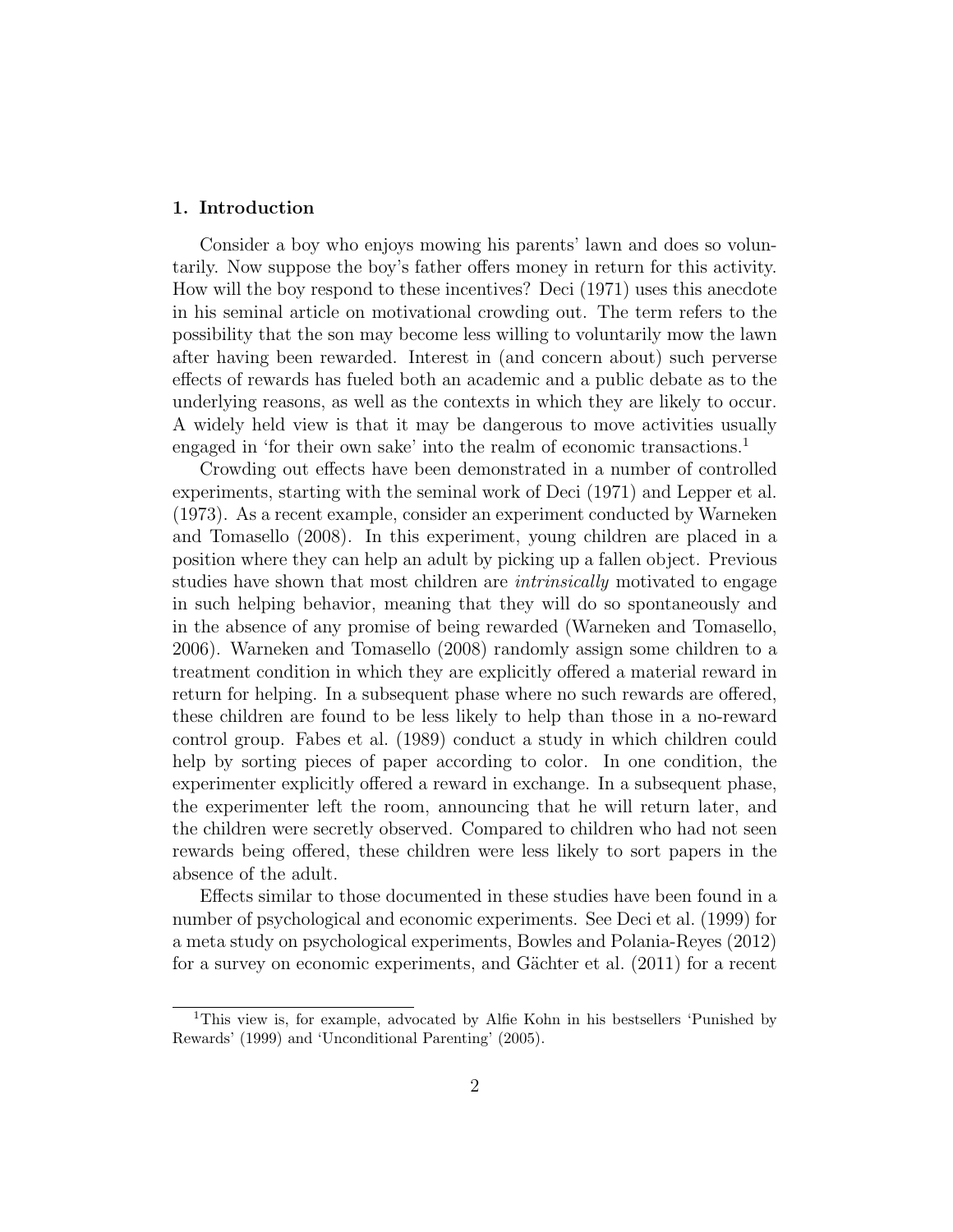example of an economic experiment on the dynamic effects of incentives on voluntary cooperation.<sup>2</sup>

A somewhat ad-hoc explanation for such effects would be that economic incentives cause a change in preferences. Under normal conditions, children experience an internal ('intrinsic') reward when they engage in pro-social activities such as picking up dropped objects or sorting papers. However, if another person explicitly offers a reward in return for such action, this reduces or eliminates the internal reward. Indeed, Frey (1994) argues that crowding out would be 'difficult or impossible to account for in a reasonable way' without assuming such a change in fundamental preferences.<sup>3</sup> A disadvantage of this ad hoc theory is that it is silent as to the ultimate reasons for such changes, and sheds no light on the conditions under which they are likely to occur.

A number of authors have proposed explanations for crowding out that do not involve a change in fundamental preferences. One prominent explanation is that individuals use activities as signals in order to create or maintain a positive (self) image. If paid for, these activities may lose their signaling value (Seabright, 2004, 2009; Bénabou and Tirole, 2006, 2011). This may, for example, explain why someone might be less willing to donate blood when offered money in return. However, it does not seem to apply to the experiments mentioned above. If the child helps in order to signal that it is 'good,' then its ability to do so is compromised only when a reward is offered. Once rewards are removed, the activity can be used as a signal again and the child should engage in it. In the experiment, however, children are less likely to engage in the activity after rewards are removed.

Several explanations are based on the idea that payment may constitute a signal from a better informed party (e.g. parent, teacher or employer) that affects the beliefs of the actor (e.g. child, pupil, worker) concerning the nature of the task. For example, payments may indicate that the activity is dangerous or otherwise costly (Bénabou and Tirole, 2003).<sup>4</sup> However, this

<sup>2</sup>A closely related literature documents possibly deleterious effects of monitoring and control (Falk and Kosfeld, 2006; Schnedler and Vadovic, 2011; Ploner et al., 2011). Von Siemens (2013) attributes such effects to negative reciprocity.

<sup>3</sup>Sliwka (2007) proposes a model in which 'conformists' infer from incentives that others are not intrinsically motivated. By assumption, this causes them to become unmotivated.

<sup>&</sup>lt;sup>4</sup>In Herold (2010), payment indicates that the informed party expects the agent to fail. In Friebel and Schnedler (2011), it suggests that colleagues are not 'team players.' In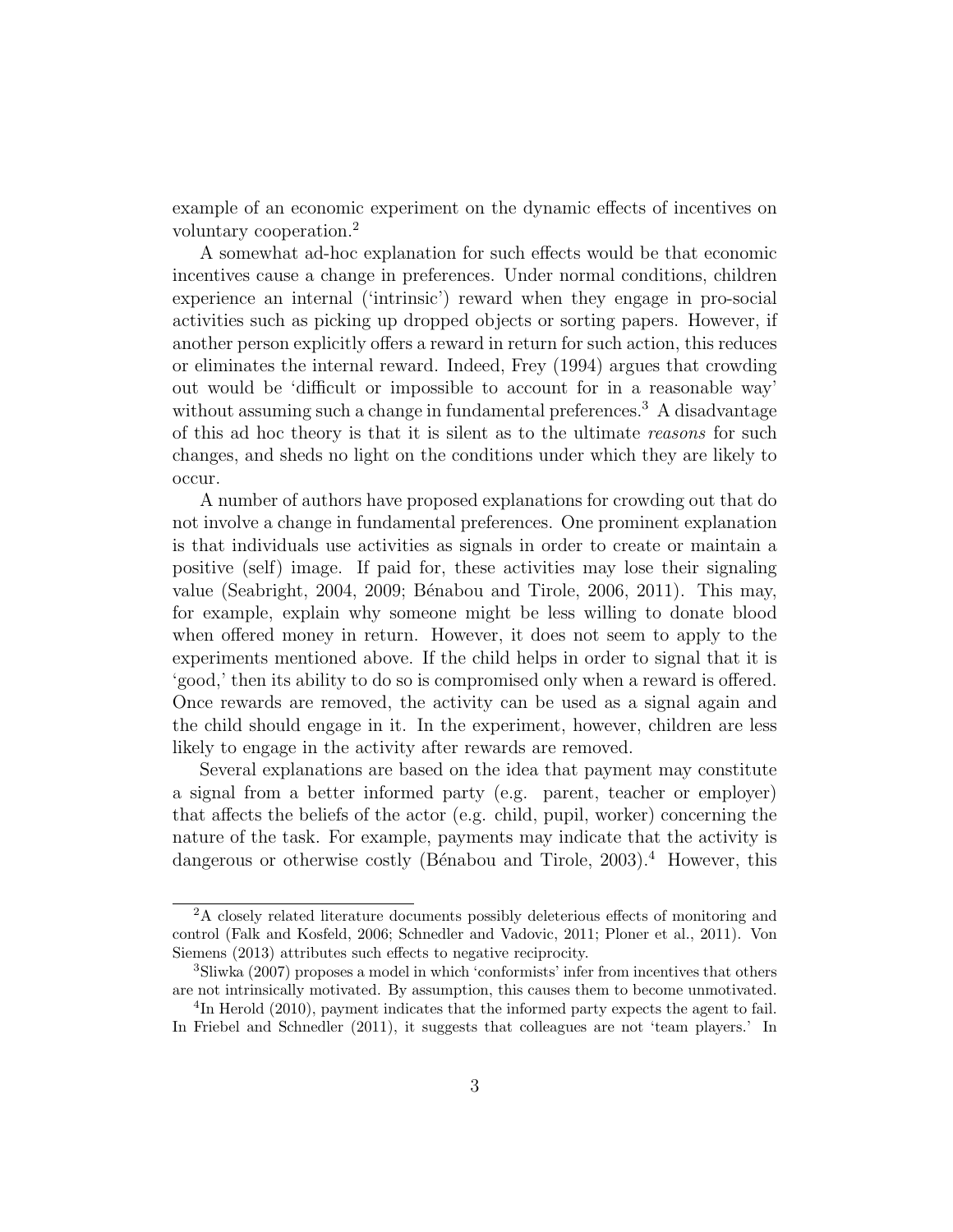information based explanation for crowding out seems unlikely to apply to experiments such as those we have mentioned. While it is possible that payment reveals to the child that picking up objects or sorting papers is difficult, onerous or dangerous, this appears rather implausible. After all, the activity is extremely simple, and the child has probably experienced it before. Indeed, Bowles and Polania-Reyes (2012) find that theories of information revelation are only consistent with about a third of the economic experiments which they review in their survey article.<sup>5</sup>

According to Bowles and Polania-Reyes (2012), much of the experimental evidence on motivational crowding out seems to be driven by what they call 'framing': economic incentives establish a 'market frame' and induce a 'market mentality.' Even though the fundamental nature of the activity is unaffected, the frame 'activates own payoff-maximizing modes of thought.' This view differs from the idea that payments modify fundamental preferences in that the individual is seen as having a 'repertoire of preferences.' Rather than literally altering these preferences, incentives affect their 'salience' within a specific situation. Just like its more ad-hoc cousin, however, this theory begs the question: Why should a mere 'market frame' undermine (or render less salient) an individual's pro-social motivations?

The present paper proposes a simple and intuitive economic rationale for why a reward-induced 'market frame' may lead to crowding out effects. This rationale does not appeal to changes in the (actual or perceived) attractiveness of the activity per se. Instead, our theory is based on the idea that the 'market frame' triggers certain beliefs about the rules governing an interaction. In particular, we assume that the 'frame' determines whether or not individuals consider it possible or appropriate, in principle, that the activity in question might be paid for. $6$ 

The essence of our argument is the following. Consider an individual who

Schnedler and Vadovic (2011), it indicates that the informed party does not expect the agent to engage in it. van der Weele (2012) argues that payment may suggest that the activity is not a prevailing norm.

<sup>5</sup>A further explanation for crowding out posits that greater wealth renders an activity less attractive (Schnedler, 2011). As the child accumulates no wealth, this explanation can also be ruled out.

 $6Bowles$  and Polania-Reyes (2012) suggest that frames provide "cues for appropriate" behavior." In our theory the "cue" does not relate to the activity directly but to the question of whether others may, in principle, offer rewards in exchange. The resulting effects on behavior are rational, strategic responses to the perceived rule change.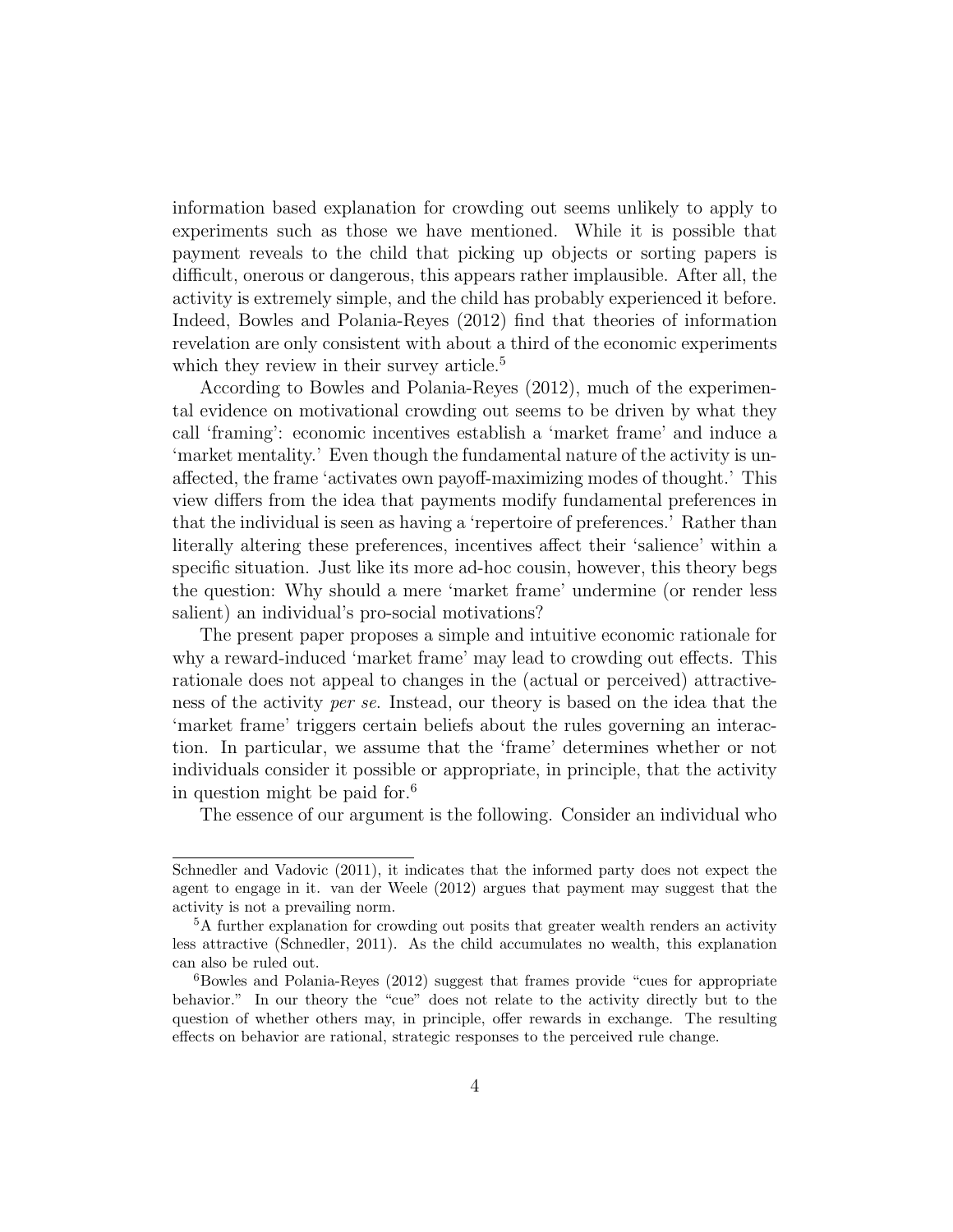attaches intrinsic value to the performance of certain activities, such as helping an adult. In absence of other ('ulterior') considerations, the individual is motivated to engage in the activity per se, and would do so voluntarily. If this activity becomes the object of economic transactions, however, the individual will, in addition to its intrinsic value, consider its exchange value (its 'price'), and he will normally wish to increase this exchange value if he can. Under certain conditions, this goal will be served by 'cutting back' on the extent to which he engages in the activity. Thus, even if the actor's intrinsic motivation is unchanged relative to the situation without extrinsic rewards, he may be less willing to perform the action in their presence. We describe this strategic response as 'playing hard to get' and identify two contexts in which there is an incentive to do so.

Both contexts are discussed in terms familiar to economists, highlighting the strictly economic logic of our explanation. In keeping with this perspective, we will refer to the individual engaging in the activity of interest as a 'producer' (he), to the person benefiting from it as a 'consumer' (she), and to the exchange value as its 'price.' In the experiments mentioned above, the child is in the role of the producer, the adult the consumer, and the price corresponds to the reward being offered. In both contexts, we compare what happens in two possible 'frames'—one in which the activity is an object of exchange with a 'price,' and one in which it is not. In the latter case, we say that the activity is not 'tradeable.' These 'frames' correspond to the different treatments experienced by children in the experiments. We say that extrinsic rewards *crowd out* intrinsically motivated behavior if an intrinsically motivated producer's 'supply' of the activity is lower when it is tradeable as compared to when it is not. In both contexts, we show that an intrinsically motivated producer may wish to reduce his 'supply' (thus foregoing some intrinsic reward) in order to increase the activity's 'price' (extrinsic rewards). The two contexts differ in terms of why 'playing hard to get' has this effect on prices.

In the first context, 'playing hard to get' causes the exchange value to rise because the activity becomes scarce. As an example, consider the experiment by Fabes et al. (1989). During the no-reward phase, it is reasonable for the child to expect that the adult, upon returning, will place more value on sorting of additional papers if fewer papers are sorted ('for free') in the interim. In the reward condition, the child may then reasonably expect that the adult will be more likely to offer a reward for additional sorting if she does not sort (or sorts less) in the interim. The observed reluctance to sort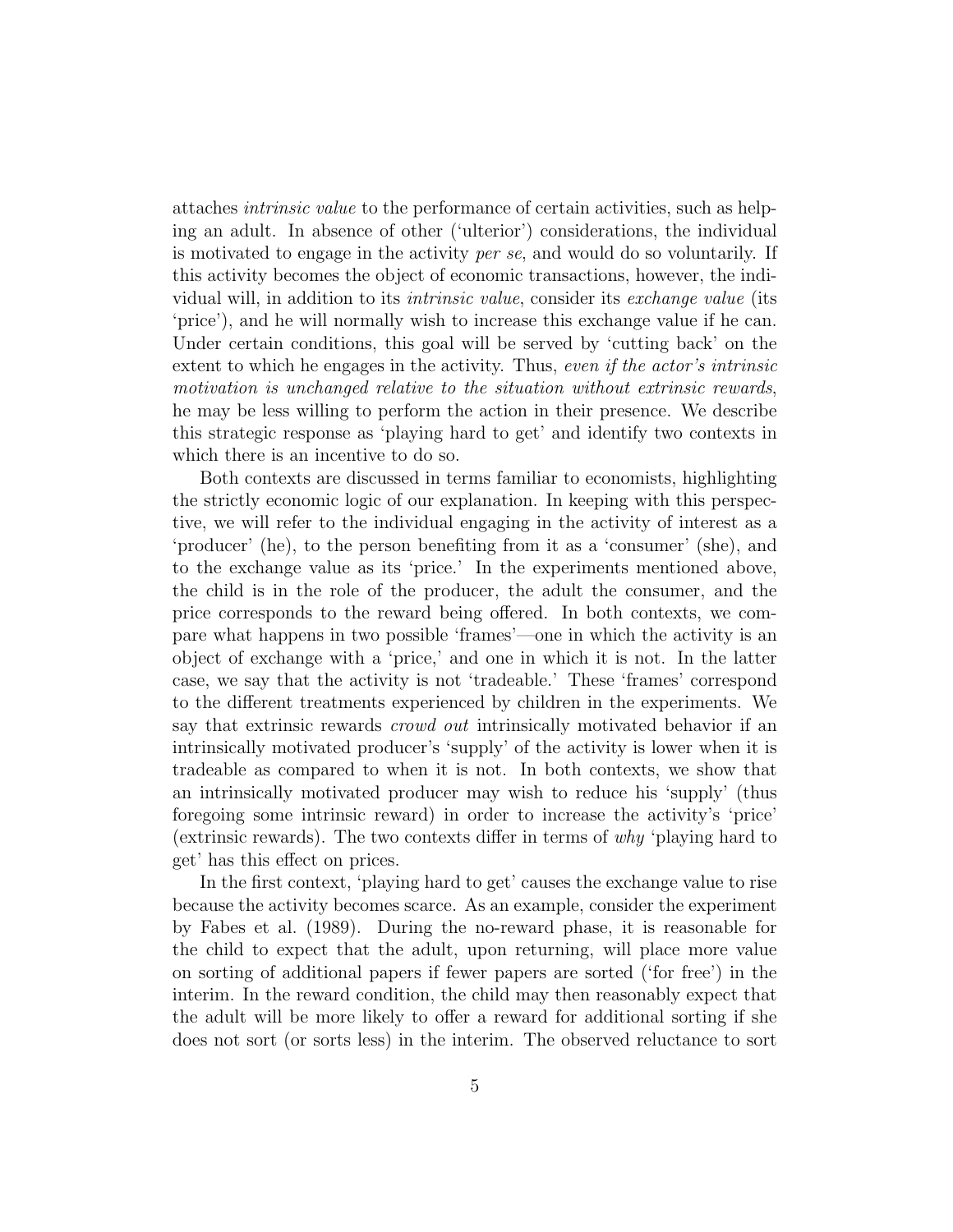can thus be understood as strategic exploitation of a monopoly position. In Section 2, we introduce intrinsically motivated producers to the textbook monopoly model and show that crowding out occurs whenever demand is inelastic (Proposition 1).

In our second context, playing 'hard to get' increases the activity's exchange value because it suggests that the producer finds the activity unpleasant. To see how this works, consider the experiment by Warneken and Tomasello (2008). Here, our argument suggests that children refrain from helping in order to pretend that they do not like it. Although they would want to help, they can hope to convince the adult that compensation is required if she wants them to pick up the object. In Section 3, we illustrate this idea in a model involving one consumer and a single producer whose motivation is private knowledge. We show that crowding out increases with the consumer's benefit from the activity (Proposition 2).

In both contexts, a 'playing hard to get effect' emerges only if the intrinsically motivated individual is hard to replace, meaning that the 'service' he is motivated to provide cannot simply be offered by others. We regard this as a substantively interesting and empirically testable implication of our analysis. Difficulties in substituting pro-social activities of individuals arise particularly in personal relationships. Our analysis thus provides a formal underpinning for Frey's proposition (1994) that such activities are particularly vulnerable to crowding out.

It is worth stating at the outset that our theory does not aim to explain why or when a particular activity is regarded as 'tradeable.' In the experiments mentioned, this is a function of the treatment a subject is assigned to. Children assigned to the 'reward' treatments experience a 'different world' (or frame) than those in the control treatment. In this 'market frame', adults explicitly offer material rewards in exchange for behavior that children would otherwise engage in spontaneously. In our effort to explain the differences in behavior between these conditions, we take the non-tradeable or tradeable nature of an activity as given and explore its consequences. The analysis does, however, allow us to derive conclusions as to whether tradeability is desirable. While the producer benefits from tradeability, consumers are harmed due to the reduction in supply as well as the payments that become necessary. Overall, the establishment of a 'market' for a pro-social activity can be socially harmful in the sense that tradeability leads to a lower aggregate surplus (Corollaries 1 and 2).

A common theme in prior explanations for crowding out effects has been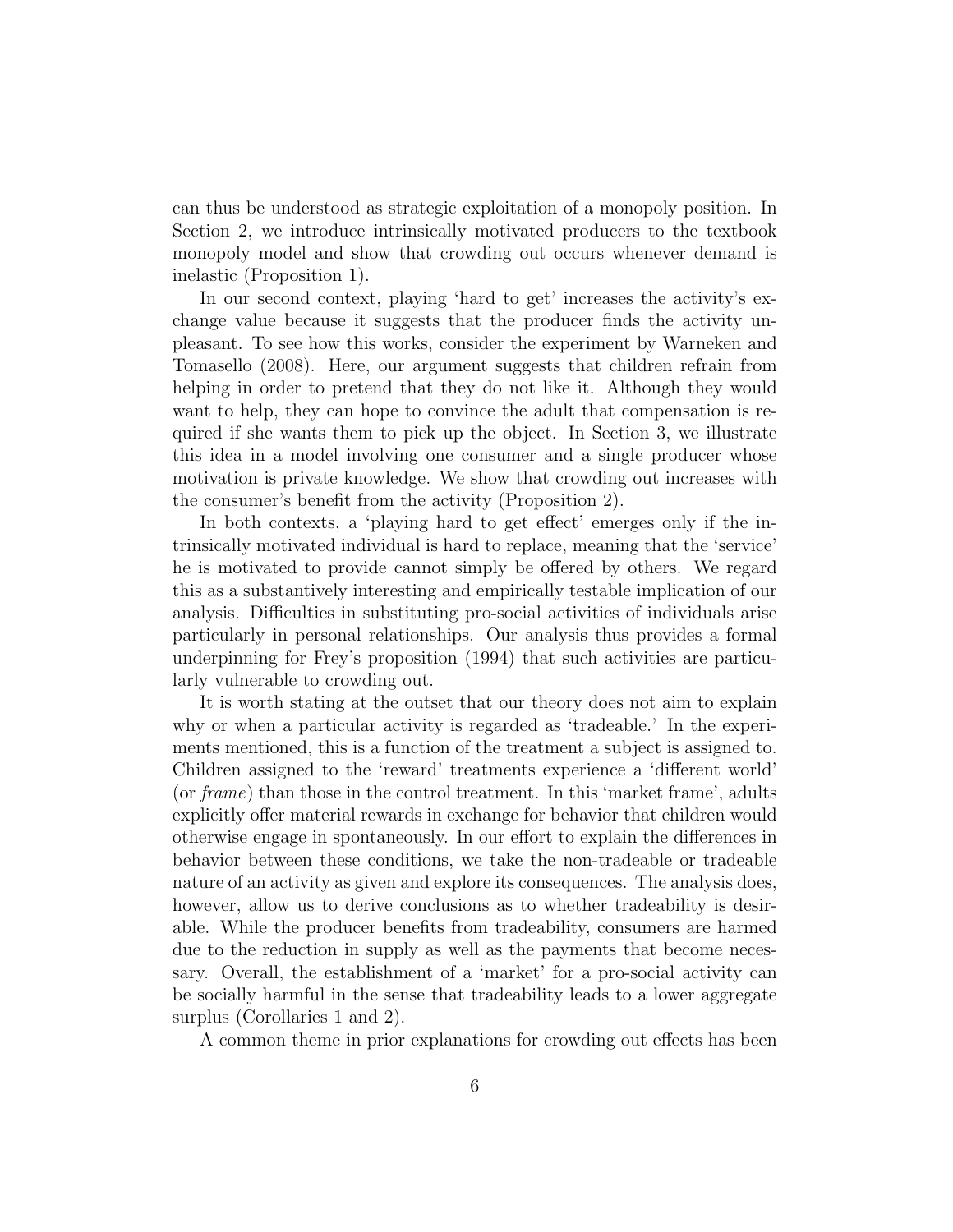that rewards effectively 'spoil the fun' that an individual derives (or expects to derive) from the activity. For example, rewards indicate that the activity is costly, or they destroy its signaling value. In both cases, rewards remove the individual's original motive for engaging in the activity. Our explanation differs from these in that rewards do not affect this original motive. Instead, tradeability introduces an additional and competing exchange motive, as the activity now also affects the size of extrinsic rewards.

We regard this exchange motive as a potentially important source of crowding out effects that is distinct from, but not incompatible with previous theories mentioned above. Complementing the literature, it may explain crowding out in contexts where rewards are unlikely to affect the 'innate' attractiveness of an activity, as when Bowles and Polania-Reyes (2012) attribute crowding out to 'market frames.' It also yields a new and testable prediction: in situations where our argument applies, crowding out should be less likely if there is competition, as playing 'hard to get' would induce consumers to turn to a competing substitute. Our analysis is also the first to explicitly link crowding out to negative welfare effects.<sup>7</sup>

The remainder of the paper is organized as follows. Section 2 presents a model in which a producer plays 'hard to get' to keep his activity scarce. In Section 3, we formalize the idea that the producer plays 'hard to get' to hide his intrinsic motivation. Section 4 concludes. Formal proofs are contained in the Appendix.

#### 2. Creating Scarcity

One way in which refraining from an activity may increase its exchange value is that others attach more value to it if it becomes 'scarce.' If a child in Fabes et al. (1989) sorts lots of papers during the experimenter's absence, the adult may be less likely to reward when returning than if the child sorts few or no papers. If so, we can say that the child has some degree of 'market

 $7$ Our paper also adds to the literature on withholding effort in dynamic settings. Weitzman (1980) postulates that firms adapt the threshold for bonus payment to past performance and shows that workers then have an incentive to withhold effort; the famous 'ratchet effect.' Suvorov (2003) presents a model in which agents withhold effort to conceal confidence. In Angerhausen et al. (2010), unemployed workers reject job offers to signal their value to prospective employers. In contrast to all these contributions, intrinsic motivation is key to our argument, as future rewards are reaped by foregoing an intrinsically pleasurable activity.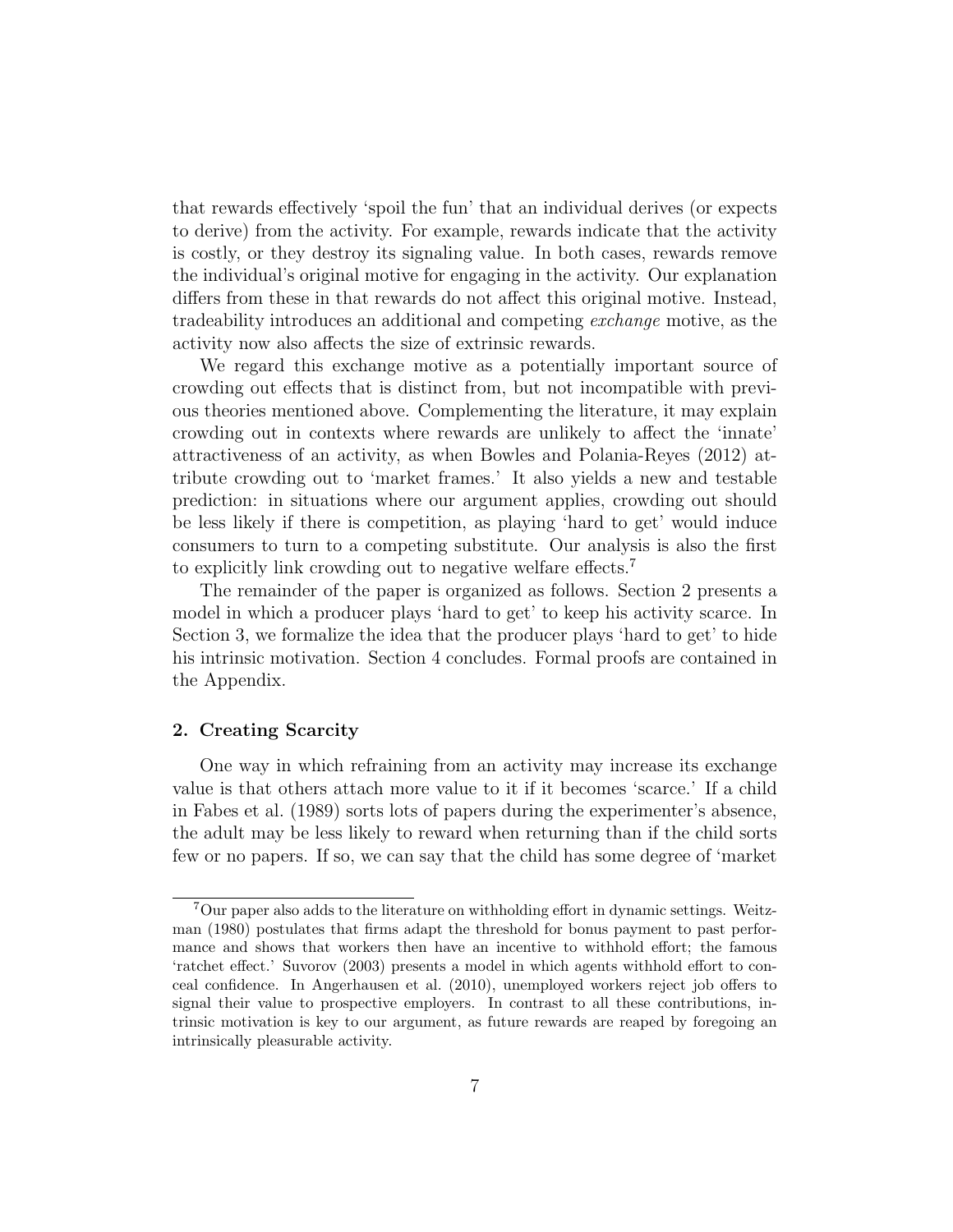power'—resulting from the fact that it alone is in a position to sort the papers in question. Thus, there is an incentive to play 'hard to get' (by not sorting during the experimenter's absence) in order to 'drive up the price' for paper sorting. In this section, we formalize this argument in the simplest possible way: by introducing intrinsic motivation into the textbook model of a (non-discriminating) monopolist.

A producer (he) supplies y. The supply could be the number of sorted colored papers 'produced' by the child. As in the textbook monopoly model, we assume that the producer's utility is given by  $u(r, y, \theta) = r(y) - c_{\theta}(y)$ , where  $r(y)$  denotes (extrinsic) revenue collected, and  $c_{\theta}(y)$  denotes (intrinsic) costs incurred depending on the degree of intrinsic motivation  $\theta$ . Unlike the textbook model, we assume that he intrinsically benefits from supplying a certain amount of the activity, even in the absence of payment. The child is, for example, willing to voluntarily sort a certain number of papers. Formally, we assume that marginal costs are initially *negative* and increasing, so that total costs are minimized at some positive level of supply, which we denote by  $y^{\nu}$ .

The consumer (she) has an inverse demand function  $p(y)$ , representing her willingness to pay. Let the producer's revenue amount to  $r(y) = p(y) \cdot y$ if  $y$  is tradeable and to zero, otherwise. Suppose that the marginal revenue,  $r'(y)$ , is falling. The child may know (or perceive) that the adult is less willing (or less likely) to reward if he has already sorted a lot of papers. Formally, this assumption ensures that the producer's 'profit function' is concave and has an inner solution in case that  $y$  is tradeable.

We now examine what would occur in two possible 'frames.' In the first frame, the activity is not tradeable. Helping is not considered an economic activity. It may for example be 'taboo' or simply 'unheard of' that children are given material rewards in exchange for helping. In the experiment, this is the frame experienced by children in the baseline condition. In the second frame, the activity is tradeable, meaning that it is normal to pay for help. Children assigned to the experimental 'reward' condition are exposed to this frame. In line with the experimental study, we will compare these frames and say that 'crowding out' occurs if the producer engages in the activity less often when it is tradeable.

Take first the frame in which helping is not an economic activity and has no exchange value. In this case, the producer's behavior is driven entirely by his intrinsic cost function, and he chooses  $y^{\nu} > 0$ . For illustrative purposes, let demand be linear  $p(y) = 1 - y$  and costs quadratic  $c_{\theta}(y) = (y - \theta)^2$ ,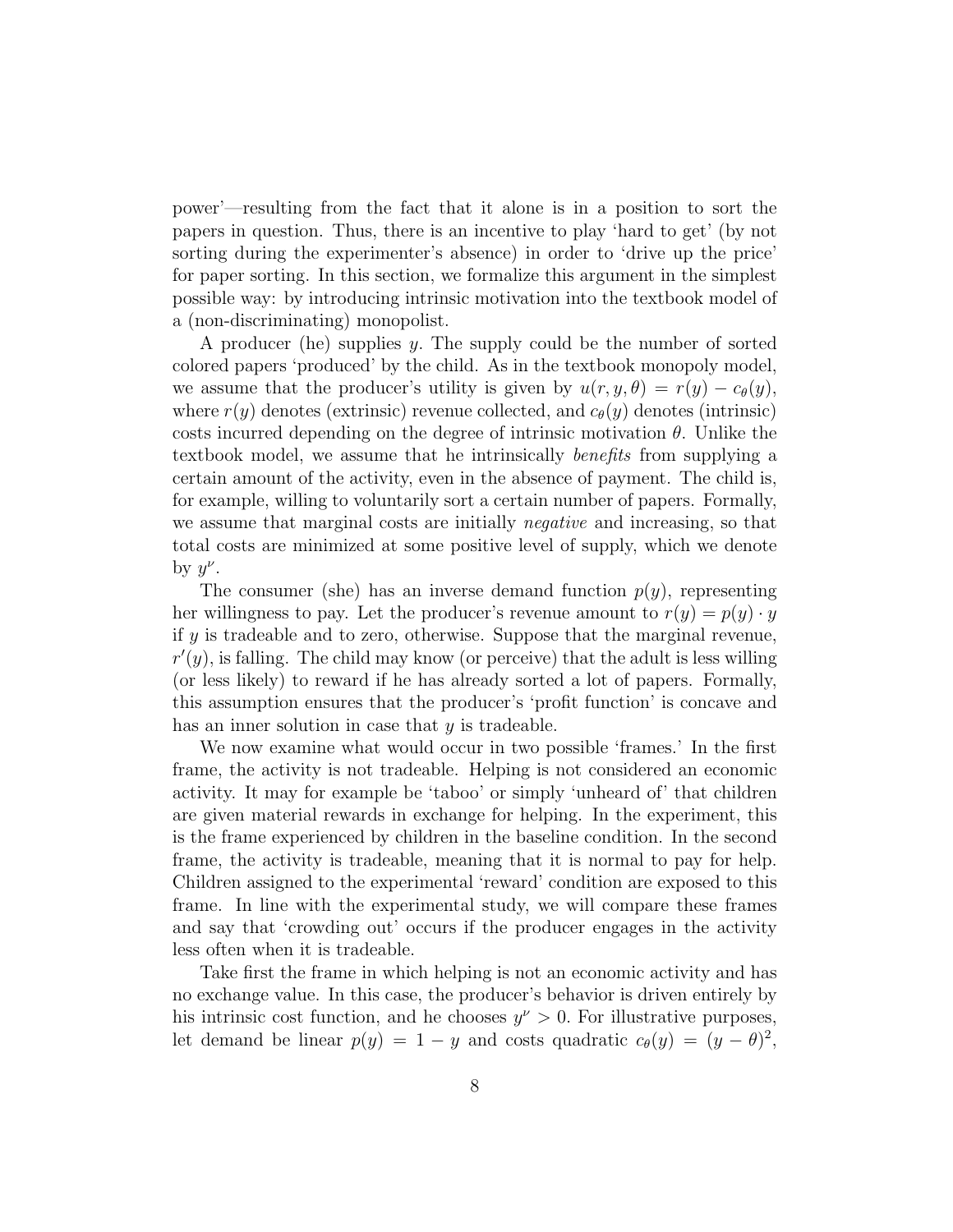where  $\theta > 0$  reflects that the producer intrinsic motivation. The situation is illustrated in Figure 1. The child chooses his desired level of helping  $y^{\nu}$ , at which point he is satisfied (his marginal costs are zero):  $c'(y^{\nu}) = 0$ .

However,  $y^{\nu}$  is smaller than the Pareto optimal level  $y^{\rho}$ , where marginal cost and inverse demand curve intersect:  $c'(y^o) = p(y^o)$ . The reason for this inefficiency is, of course, that the child's activity has a positive externality. This diagnosis might suggest, at first sight, that the creation of a market for helping improves efficiency.



Figure 1: Example of a monopolist who reduces supply to create scarcity after his service becomes tradeable.

Next, consider the frame where the activity is tradeable. The producer will then consider the effects of his behavior on the price that he can command in the market for the activity. Being a (local) monopolist, he chooses the activity level at which marginal cost equals marginal revenue. In our example, this is  $y^{\tau} = \frac{\theta + 0.5}{2}$  $\frac{1}{2}$ . Here the superscript  $\tau$  is used to denote the level chosen under tradeability, i.e., when both intrinsic rewards and economic incentives are present. Consequently, tradeability leads to a change in the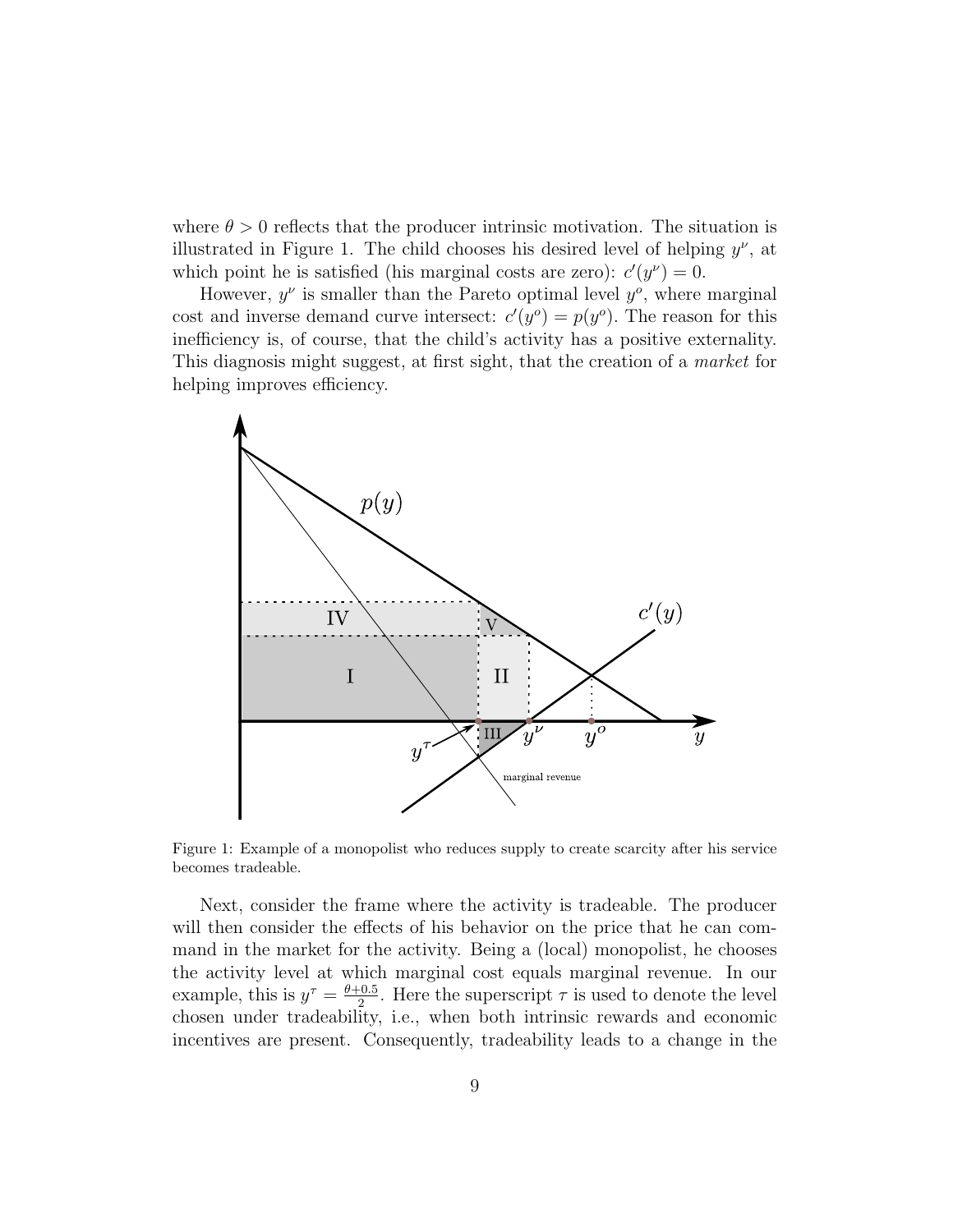supply that amounts to

$$
y^{\tau} - y^{\nu} = \frac{\theta + 0.5}{2} - \theta = \frac{1}{2} (0.5 - \theta).
$$

This implies that a sufficiently motivated producer  $(\theta > 0.5)$  supplies less whenever the activity is tradeable.

Before generalizing this argument, let us examine how tradeability affects producer and consumer welfare. The producer is unambiguously better off when the good is tradeable than when it is not. To see this, imagine for a moment that the producer offers  $y^{\nu}$  even when the good is tradeable. Then, the only difference to the non-tradeable situation would be that he captures some of the consumer surplus (areas I and II in Figure 1), making him better off. By optimally reducing supply to  $y^{\tau}$ , he captures additional extrinsic rewards (area IV minus area II), the value of which must exceed the intrinsic value of the foregone activity (area III), making him better off again. Consumers on the other hand are worse off if the activity is tradeable, as supply is lower and it is no longer free. Their loss is represented by areas I, II, IV, and V. Overall, society incurs a welfare loss from the reduced supply, captured by areas II, III, and V. In fact, both the producer and consumers would benefit if the producer simply provided some additional units of the activity for free. The additional units, however, cannot be provided without reducing the exchange value, which is why the producer abstains from producing them.

The substantive conclusions derived in the linear demand example extend to the more general model. If the activity is not tradeable, the producer chooses the cost minimizing level  $y^{\nu}$ . Since  $y^{\nu}$  minimizes costs (or equivalently maximizes the producer's pleasure), the direct effect from marginally increasing or decreasing supply on the utility at the voluntary choice  $y^{\nu}$  is zero. If the activity is tradeable, the producer's decision to supply either more or less than  $y^{\nu}$  is thus entirely driven by the effect of such a change on his revenue. The producer reduces supply if and only if marginal revenue is negative at  $y^{\nu}$ . Equivalently, the reduction is optimal for the producer when the consumer's demand is inelastic. This establishes the following result. (Proofs of all propositions can be found in the appendix.)

Proposition 1 (Crowding Out). If an activity becomes tradeable, a motivated producer reduces supply whenever demand at the voluntary activity level is inelastic:

 $y^{\nu} > y^{\tau}$  if and only if  $|\epsilon| < 1$ ,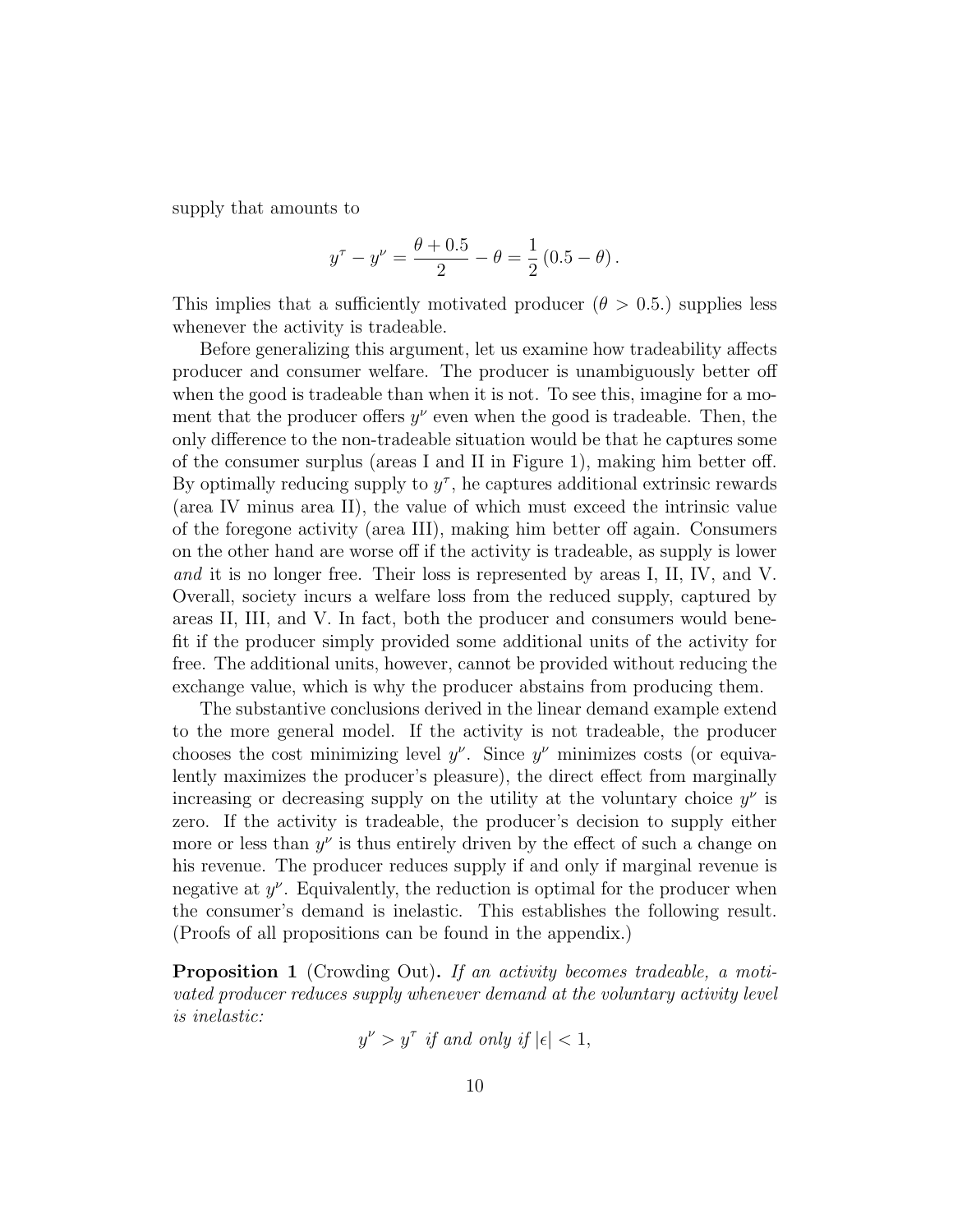where  $\epsilon = \frac{p(y^{\nu})}{p'(y^{\nu})^2}$  $\frac{p(y^{\nu})}{p'(y^{\nu})y^{\nu}}$  is the elasticity of demand at  $y^{\nu}$ .

To interpret this result, note that the elasticity of demand will depend on the consumer's ability to find a suitable substitute. The more difficult this is, the smaller is  $\epsilon$  in absolute value. One interpretation of the proposition is hence that crowding out is more likely to occur if a producer is hard to substitute. For example, it is more likely to occur if only one child is available to sort papers than if several children were eager to perform this task.

Next, consider the welfare implications of crowding out. As in the example, it is clear that crowding out implies that tradeability makes consumers worse off, because they have to pay for the activity and obtain less of it. On the other hand, the producer is unambiguously better off if the activity is tradeable. To see this, recall that he is free to engage in the voluntary activity level  $y^{\nu}$  even in the market scenario, and he would then be better off due to the fact that he receives payment. If he finds it optimal to reduce supply, his utility increases further. While consumers lose and producers benefit, the net effect on aggregate surplus is negative because both the producer and consumers would benefit if additional units were provided for free. Let us summarize these considerations.

Corollary 1 (Welfare consequences). If crowding out occurs, tradeability  $(i)$  reduces consumers' surplus,  $(ii)$  increases producer's surplus and  $(iii)$  leads to a loss of aggregate surplus.

The basic conclusions from this model extend to other market types, as long as the producer has sufficient market power (Cournot-oligopoly, monopolistic competition, etc.). Substantively, the incentive to 'play hard to get' arises in contexts where those who benefit from an activity cannot easily turn elsewhere. For example, one might expect this type of crowding out effect to occur in the context of personal relationships, where the intrinsically motivated individual is in some sense unique or special.<sup>8</sup>

#### 3. Hiding Motivation

There is a second way in which a reduction in supply of an activity may increase its exchange value. By refraining from an activity from which others

<sup>8</sup> In personal relationships, it is particularly relevant that everybody is a 'monopoly supplier of his own actions'— an expression that we owe to Dan Houser.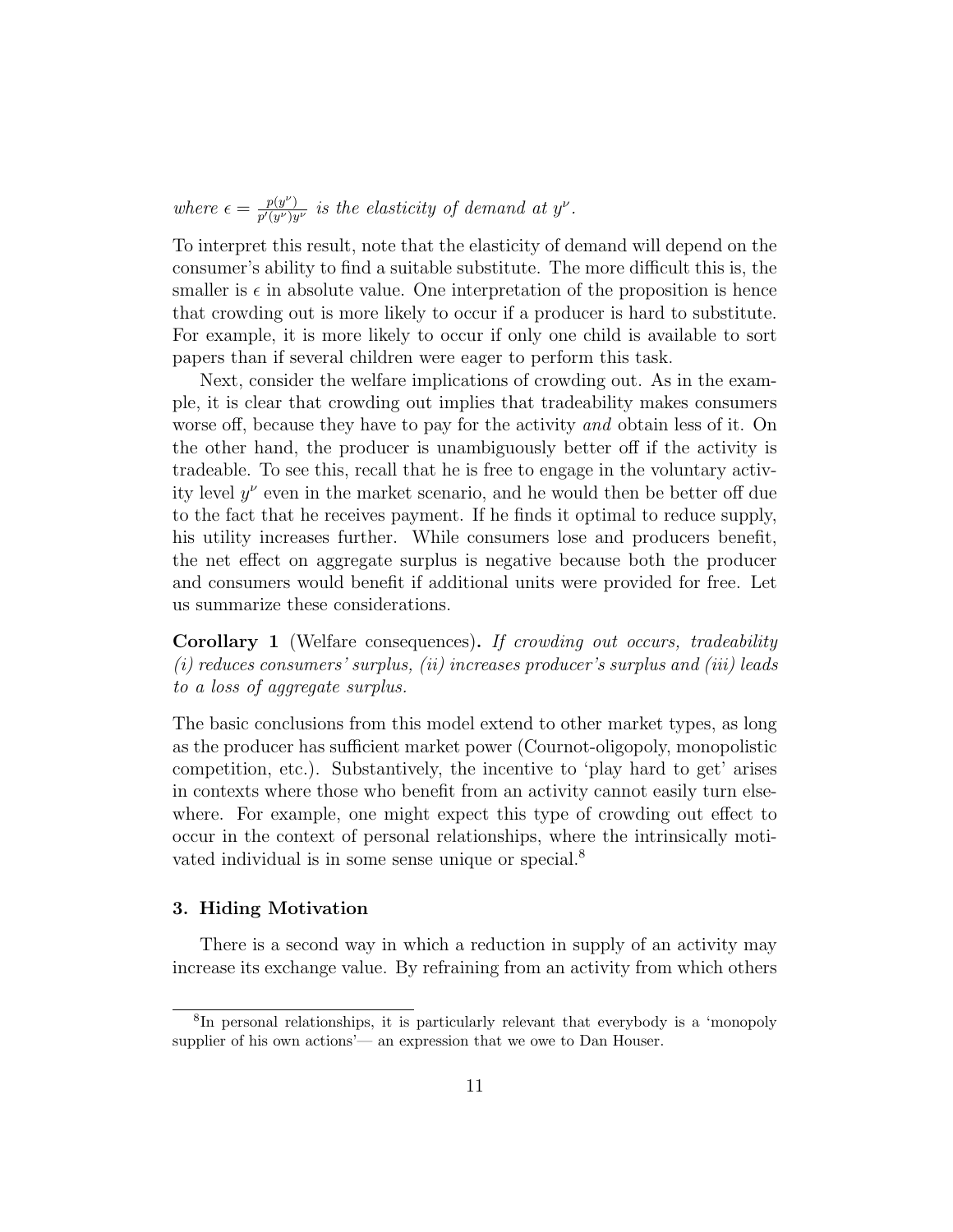benefit, an individual may create the impression that he does not regard the activity as intrinsically rewarding, perhaps causing others to offer him extrinsic rewards. If a child in the experiment by Warneken and Tomasello (2008) refuses to pick up a fallen object, the adult may conclude that the child dislikes helping and must be compensated to do so. As this may cause the adult to offer compensation, the child has an incentive not to pick up the object, even if it intrinsically likes to help. If successful, it will obtain (perhaps after some time) a monetary reward, in addition to the intrinsic reward from helping. In this section, we illustrate this mechanism in a simple model.

A producer (in our example: the child, he) and a consumer (the adult, she) interact for two periods  $t = 1, 2$ . In each period, the producer chooses whether or not to perform a task (e.g. picking up an object). We denote his choice by  $y_t \in \{0, 1\}$ . If the producer performs the task  $(y_t = 1)$ , the consumer experiences a benefit  $B \geq 0$ . Substantively, B represents the net gain to the consumer from having the task completed by the producer in question (e.g. the child), instead of moving to the next best alternative (e.g. walking to and picking up the object herself). We can interpret  $B$  as a measure of 'non-substitutability' of the producer's action.<sup>9</sup>

If he performs the task, the producer receives an intrinsic payoff denoted by  $\theta$ . We assume that the value of  $\theta$  is ex ante uniformly distributed on  $[-1, 1]$ . The producer can hence be motivated and benefit from the task,  $\theta \in$  $(0, 1]$ , or unmotivated and suffer from the task,  $\theta \in [-1, 0)$ . The producer's motivation is only known to the producer himself and not to the consumer. In addition to the intrinsic payoffs, producers derive utility from (extrinsic) rewards, denoted  $r_t$ . The producer's period t utility is  $u_t(y_t, r_t) = \theta \cdot y_t + r_t$ , and the consumer's period t utility is  $v_t(y_t, r_t) = B \cdot y_t - r_t$ .

As above, we consider two 'frames,' one in which the activity is not tradeable, meaning that the consumer cannot offer payment in exchange, and another in which the activity is tradeable. In the latter case, we assume for simplicity that the consumer may only offer rewards in the second period.<sup>10</sup>

<sup>&</sup>lt;sup>9</sup>If  $B = 0$ , the producer is perfectly substitutable, because the next best alternative yields the same benefit to the consumer. If  $B > 0$ , the producer is 'non-substitutable' in the sense that he can generate a benefit that the next best alternative cannot.

<sup>&</sup>lt;sup>10</sup>In our working paper, we present a model in which the consumer can offer a reward in both periods. All results derived here extend to that model as long as  $B$  is not too large. For sufficiently large values of B, the consumer will offer rewards great enough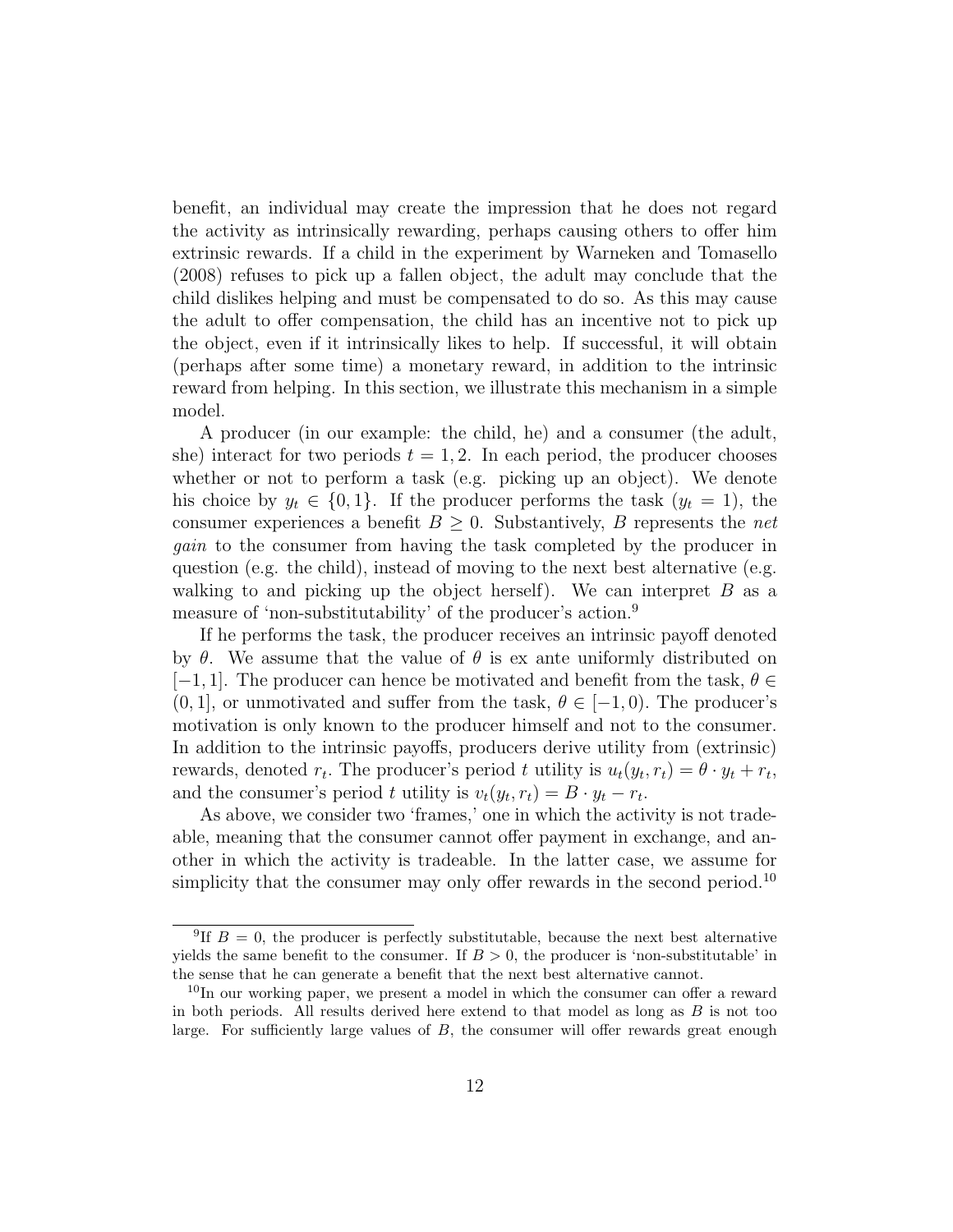In both cases, we derive the Perfect Bayesian Nash equilibria of the game, which turn out to be unique in terms of the relevant equilibrium behavior.<sup>11</sup> We say that crowding out occurs if motivated producers (i.e., some set with  $\theta > 0$  of positive measure) engage in the activity less often when it is tradeable.

We begin by considering the case in which the task is not tradeable. Clearly, an intrinsically motivated producer then performs the activity in both periods:  $y_1^{\nu}(\theta) = y_2^{\nu}(\theta) = 1$  if  $\theta > 0$ . On the other hand, an unmotivated producer  $(\theta < 0)$  refrains from doing so:  $y_1^{\nu}(\theta) = y_2^{\nu}(\theta) = 0$  if  $\theta < 0$ . (Producers of type  $\theta = 0$  may take either action in both periods.) If  $B > 0$ , this outcome is not Pareto efficient. Efficiency would require that unmotivated producers with  $\theta \in (-B, 0)$  perform the task. Their costs are below the consumer's benefit, so that they could be compensated by the consumer. As in the previous setting, one might suspect that introducing the possibility of payments improves the situation.

Next, we consider the case in which the producer's activity is tradeable. The consumer can thus offer a price,  $p \geq 0$  in the second period. Intuition suggests that a producer who engages in the activity in the first period thereby reveals his intrinsic motivation, leading the consumer to offer no reward in the second period. By contrast, a producer who refrains from the activity will appear intrinsically unmotivated, perhaps inducing the consumer to offer an extrinsic reward. If so, even an intrinsically motivated producer may wish to refrain from the activity in the first period. By playing 'hard to get,' he can hide his motivation and elicit payment in the second period. The following result shows that this intuition is correct.

**Lemma 1** (Behavior given tradeability). If the activity is tradeable, there exists a Perfect Bayesian equilibrium. Further, the following statements hold in any Perfect Bayesian Equilibrium.

(i) In period 2, producers of type  $\theta > -p$  perform the activity while those of type  $\theta < -p$  do not, where p is the price offered by the consumer. (Producers of type  $\theta = -p$  may choose either action.)

to counteract the 'playing hard to get' effect. Off the equilibrium path, however, some intrinsically motivated producers would not perform the task if the reward was not offered.

<sup>&</sup>lt;sup>11</sup>The equilibria are unique up to different rules on how to break indifference. Which rule is used has no impact on other properties of the equilibria.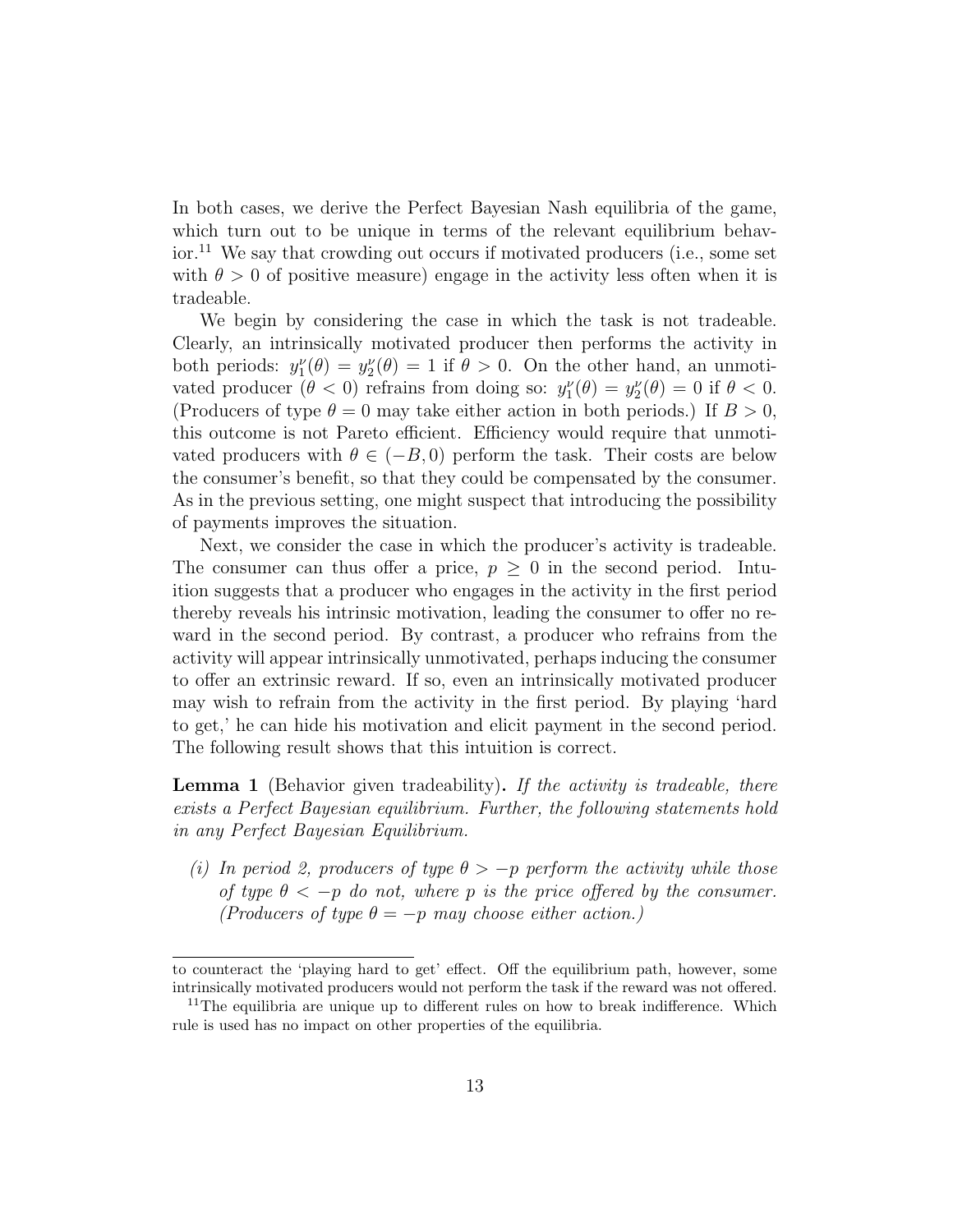- (ii) In period 2, the consumer offers a reward equal to  $p = \min\{\frac{B}{3}\}$  $\frac{B}{3}, 1$  if and only if the producer has not performed the activity in period 1.
- (iii) In period 1, producers of type  $\theta < \frac{B}{3}$  do not perform the activity, while those of type  $\theta > \frac{B}{3}$  do. (Producers of type  $\theta = \frac{B}{3}$  may chose either action.)

The effects of moving the activity into the 'market domain' can be directly assessed by comparing the behavior when the activity is tradeable (as described in Lemma 1) with that in absence of tradeability. This immediately yields the following proposition.

Proposition 2 (Crowding Out). When an activity becomes tradeable,

 $(i)$  fewer motivated producers perform the activity in period 1:

for 
$$
\theta \in \left(0, \frac{B}{3}\right) : y_1^{\nu}(\theta) = 1
$$
 and  $y_1^{\tau}(\theta) = 0$ ,

(ii) more unmotivated producers perform the activity in period 2:

$$
for \theta \in \left(-\frac{B}{3}, 0\right) : y_2^{\nu}(\theta) = 0 \text{ and } y_2^{\tau}(\theta) = 1,
$$

(iii.) the consumer pays for the activity in period 2 whenever  $\theta \in (-\frac{B}{3})$  $\frac{B}{3}$ ,  $\frac{B}{3}$  $\frac{B}{3}$ .

This result parallels Proposition 1 in three respects. First, tradeability leads to 'crowding out' of voluntary provision by intrinsically motivated producers. Second, crowding out only occurs if the producer generates a (relationshipspecific) benefit  $B > 0$ . This benefit implicitly reflects the extent to which the producer's service is difficult to substitute, as it is bounded by the benefit that can be derived from the next best alternative. Third, the more difficult it becomes to substitute the producer, the larger is the crowding out effect. As in the previous situation, the negative effect concerns motivated producers. Unmotivated producers, on the other hand, increase their supply.<sup>12</sup>

 $12$ In the linear demand model, tradeability leads to a reduction in supply only when the producer is sufficiently motivated in the sense that  $\theta > 0.5$ . Less motivated producers increase their supply.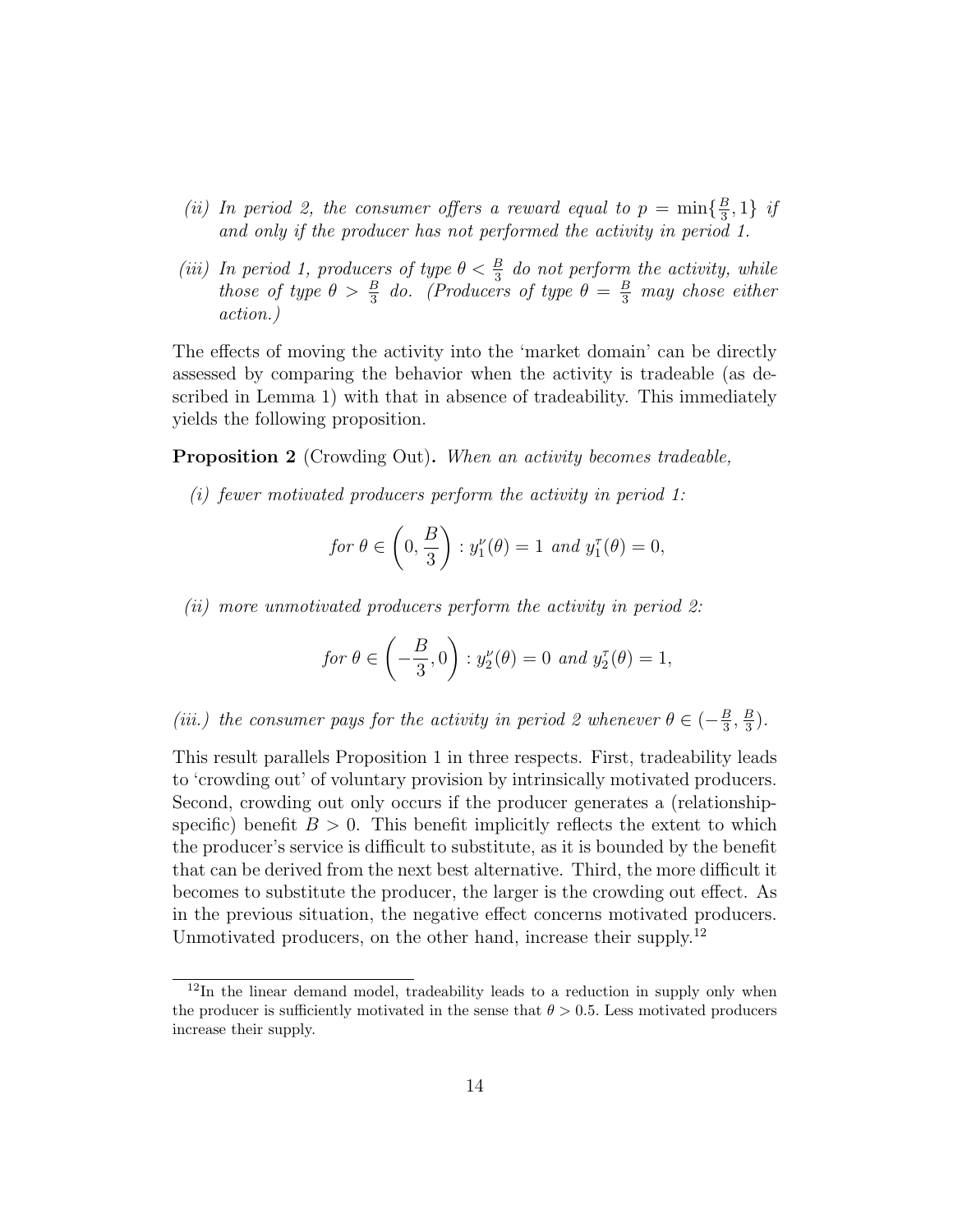What are the effects of tradeability on producer and consumer utility? Producers who strongly dislike the activity ( $\theta < -B/3$ ) are unaffected as they do not engage in the activity whether it is tradeable or not. Producers with a strong intrinsic motivation ( $\theta > B/3$ ) are also unaffected, as they perform the task in both periods and receive no extrinsic rewards in either case. Producers who 'weakly dislike' the activity  $(\theta \in (-B/3, 0))$  strictly benefit from tradeability, as they now engage in an intrinsically costly activity in period 2, but receive a payment in excess of their costs. Finally, consider producers with some intrinsic motivation  $\theta \in (0, B/3)$ . These are the individuals whose period 1 activity is 'crowded out.' Accordingly, they forgo the intrinsic pleasure of the activity in period 1. However, they do so because they value the second period payment more highly than the pleasure foregone. Thus, some producer types are made strictly better off by tradeability, and none are made worse off.

To assess the effect of tradeability on the consumer's welfare, notice that her expected benefit from the producer's activity is unaffected: The interval of motivated types who refrain from performing in period 1 is exactly as large as the interval of unmotivated types who are induced to perform in period 2. Thus the expected sum of period 1 and period 2 activity is unchanged by tradeability. On the other hand, the consumer now sometimes has to pay for the activity. In expectation, she is strictly worse off.

Finally, consider the effect of tradeability on aggregate surplus. Since payments constitute mere transfers, we need only consider the benefits and costs generated by the activity itself. As we have seen, the expected consumer benefits are unchanged, since the expected 'amount' of activity is unaffected by tradeability. On the producer side, however, tradeability means that the activity is sometimes provided by unmotivated types (in period 2) instead of by motivated types (in period 1). It follows that the expected sum of payoffs falls relative to the non-tradeable environment. We summarize these welfare results in the following corollary.

Corollary 2 (Welfare consequences). In expectation, tradeability (i) strictly increases the producer's utility, (ii) strictly diminishes the consumer's utility, and (iii) strictly lowers aggregate surplus.

#### 4. Conclusion

Previous research in psychology and economics, as well as public discussion, has been concerned about the possibly detrimental effects of introducing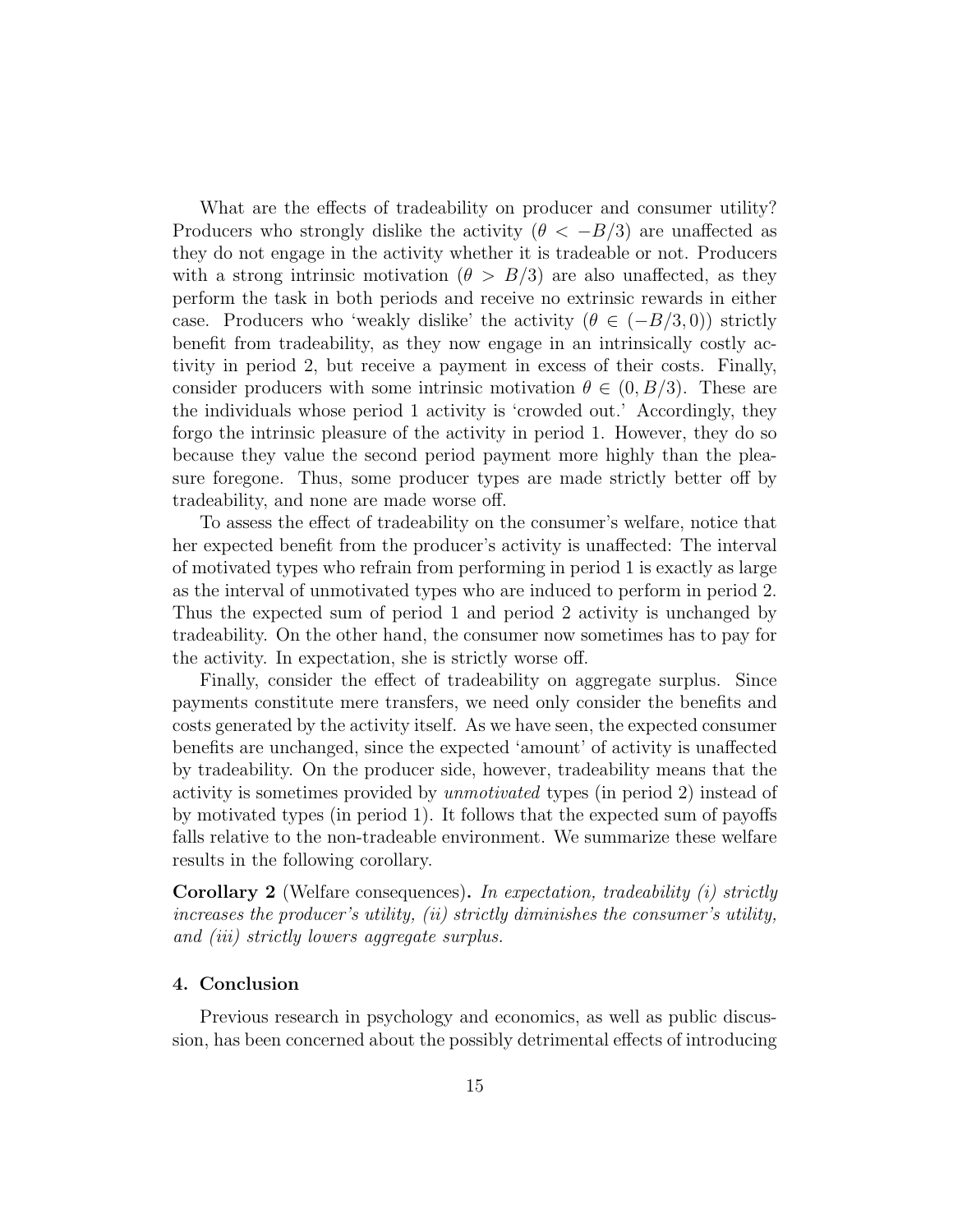extrinsic rewards into settings where people engage in socially desirable activities 'for their own sake.' The concern is that turning such activities into objects of 'economic exchange' may backfire and actually cause people to stop engaging in them. Anecdotal and experimental evidence suggests that this 'crowding out' phenomenon can occur in practice. The reasons underlying such effects and the conditions under which they are likely to arise, however, remain the subject of an ongoing debate.

Detrimental effects of rewards have been explained in a number of ways. Although not all previous explanations make use of an ad hoc preference change, a common theme is that rewards 'spoil the fun' of the activity in the sense that the individual expects to derive a lower intrinsic benefit from engaging in it. In contrast to these explanations, we have shown that rewards may 'crowd out' intrinsically motivated behavior even if people derive the same benefit from the activity, i.e., even if they continue to 'like' doing it.

In a nutshell, the explanation for crowding out we offer here is that the prospect of earning extrinsic rewards creates incentives to play 'hard to get' in order to increase the exchange value of an activity. Doing so may make the activity scarce and hence more valuable to others. It may also conceal one's own motivation and thereby lead others to offer larger rewards. In both cases, the strategy involves inefficient behavioral adjustments, as intrinsically motivated agents refrain from engaging in an enjoyable activity which would also generate benefits to others. This negative effect may be partially offset if extrinsic rewards induce intrinsically unmotivated people to perform the task. However, if a sufficient number of people are intrinsically motivated, the introduction of extrinsic rewards may be harmful in an aggregate surplus sense.

To conclude, let us briefly review how our analysis applies to the experiments described in the introduction. In these experiments, children assigned to the reward condition experience an environment within which adults can and do offer extrinsic rewards in exchange for help. Our analysis shows that the observed reduction in helping behavior during a subsequent no-reward condition may be a strategic response designed to bring back (or increase) such rewards. Given what the children know about the situation they are in, this response is entirely reasonable. During the 'no reward' phase of the paper sorting experiment, the child has been told that the adult will return, and thus it can reasonably expect to be offered a reward for additional sorting at that time. In the experiment of Warneken and Tomasello (2008), children who are offered a reward for helping at the beginning do not know that the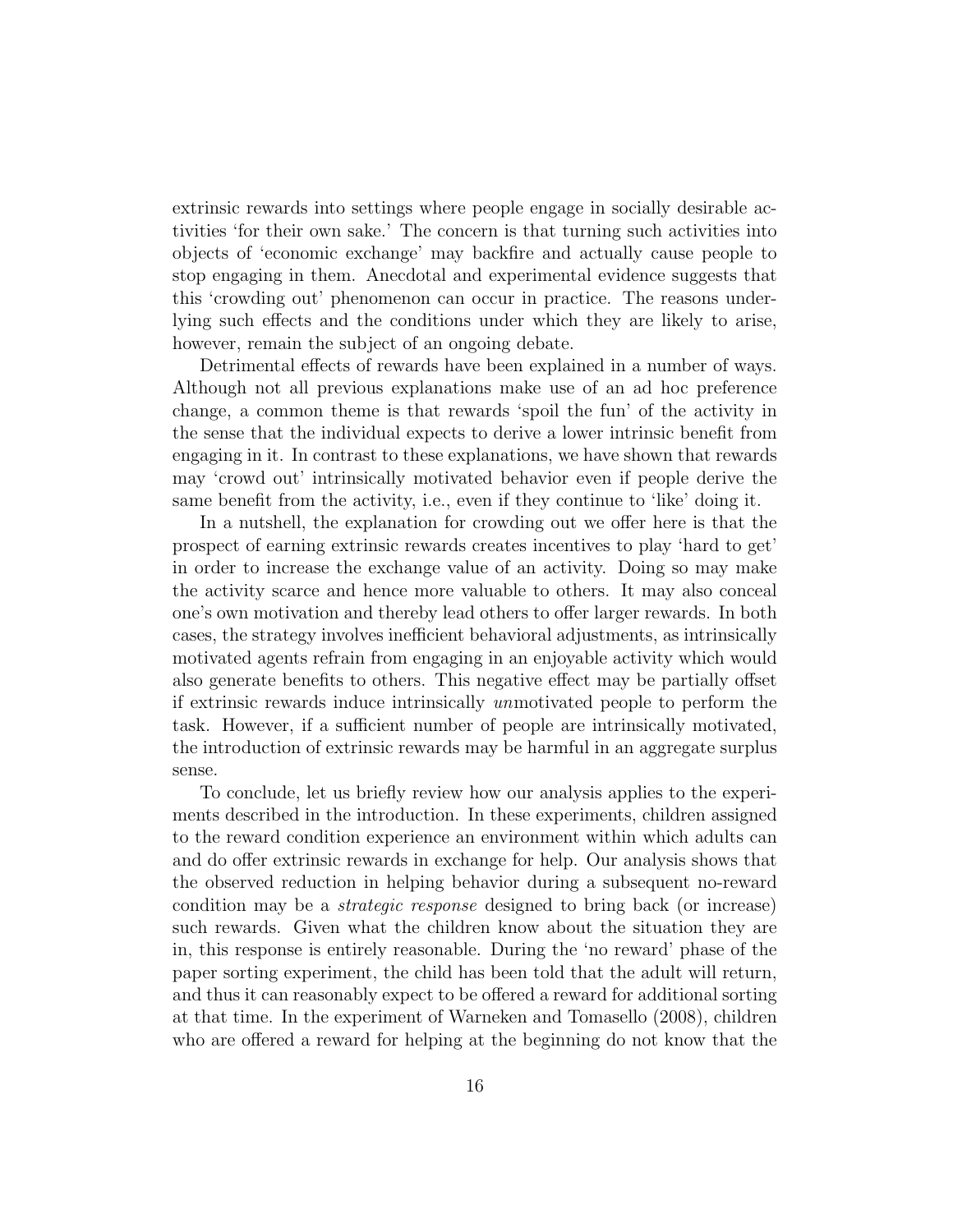adult will not offer rewards later. As far as they are concerned, it is reasonable to expect that refusing to help 'for free' may induce the adult to offer a reward again.

In the context of these and similar experiments, we feel that our theory provides a more plausible explanation for the behavior observed than do previous theories. Consider, for example, the idea that rewards undermine the (self) signaling value of pro-social behaviors. This theory predicts reduced helping while rewards are offered. Within the experiments, however, the reduction in helping is observed in the subsequent no-reward phases, at which point the signaling value of helping is restored. Next consider the idea that rewards reveal the task involved to be more costly (or less enjoyable) than initially believed. While this theory is consistent with the timing of the observed effects, it appears to us rather implausible. After all, the tasks involved are extremely simple, and the children have already experienced them before. Previous explanations of crowding out may well apply in other contexts. Within the (very typical) experiments we have mentioned, it seems to us more plausible that subjects are 'playing hard to get' in an effort to reap further and larger gains from helping behavior that they would otherwise have engaged in anyway.

Strictly interpreted, our theory does not apply to experiments in which subjects are certain that their behavior cannot affect rewards. For example, instructions may explicitly state that the experiment will end after the no reward phase.<sup>13</sup> We believe, however, that our explanation may also shed light on behavior under these circumstances. It is likely that experimental subjects have experienced real world situations to which our theory applies. Based on their experiences, they may have developed a playing-hard-to-get heuristic, which they mistakenly apply in the lab.<sup>14</sup>

<sup>&</sup>lt;sup>13</sup>This is not true for field experiments such as the helping experiments we have mentioned. The same applies to most of the psychological evidence we are aware of, as well as economic experiments with an unknown number of parts (see e.g. Gächter et al., 2011).

<sup>&</sup>lt;sup>14</sup>Indeed, our theory could be interpreted as providing a strategic rationale for the existence of such a heuristic or why evolution shaped humans to 'lose interest' in activities which are used in social exchange.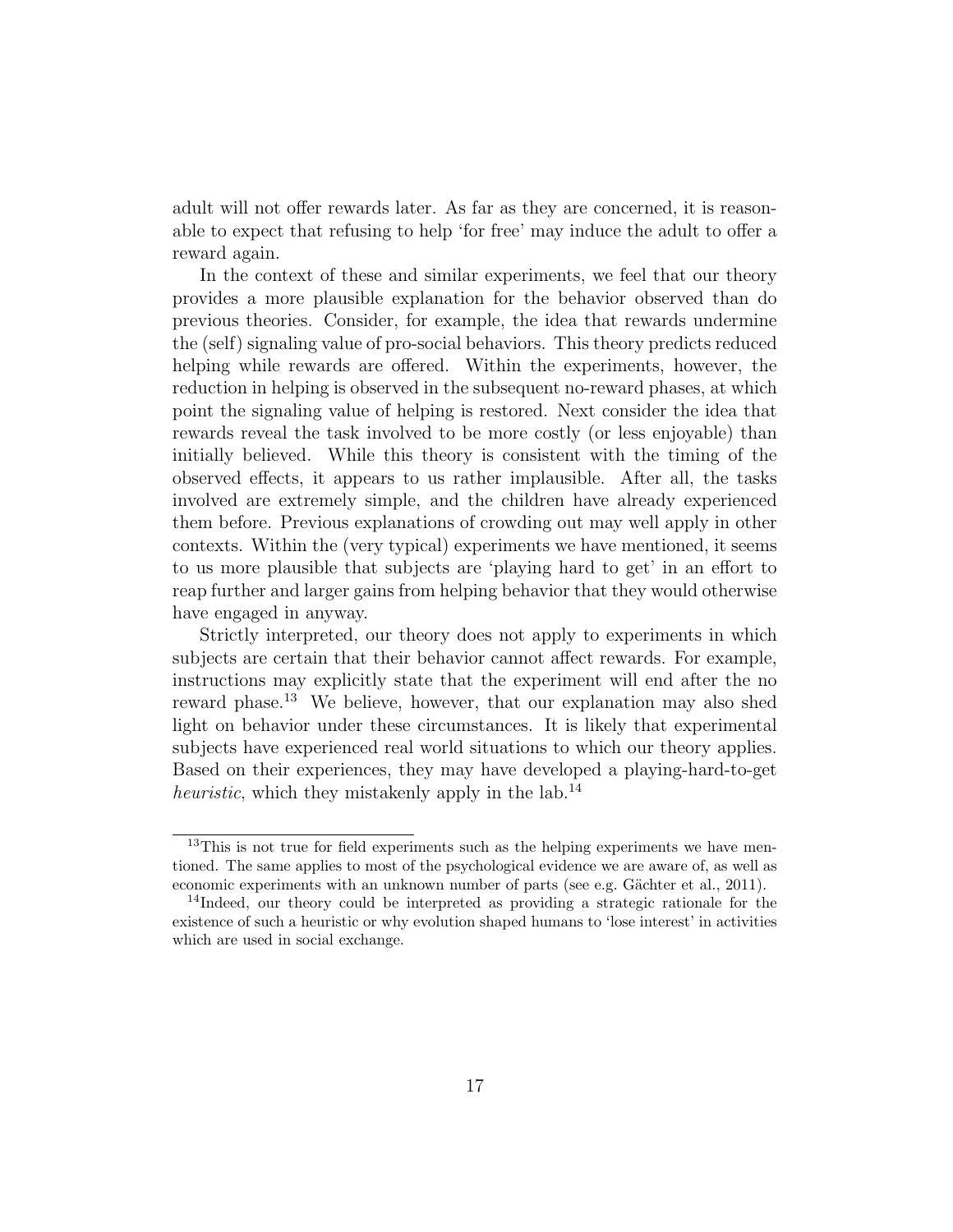#### References

- Angerhausen, J., Bayer, C., Hehenkamp, B., 2010. Strategic unemployment. Journal of Institutional and Theoretical Economics 166, 439–461.
- B´enabou, R., Tirole, J., 2003. Intrinsic and extrinsic motivation. Review of Economic Studies 70, 489–520.
- Bénabou, R., Tirole, J., 2006. Incentives and prosocial behavior. American Economic Review 96, 1652–1678.
- Bénabou, R., Tirole, J., 2011. Identity, morals, and taboos: Beliefs as assets. The Quarterly Journal of Economics 126, 805–855. URL:
- Bowles, S., Polania-Reyes, S., 2012. Economic incentives and social preferences: Substitutes or complements. Journal of Economic Literature 50, 368–425.
- Deci, E.L., 1971. Effects of externally mediated rewards on intrinsic motivation. Journal of Personality and Social Psychology 18, 105 – 115.
- Deci, E.L., Koestner, R., Ryan, R.M., 1999. A meta-analytic review of experiments examing the effects of extrinsic rewards on intrinsic motivation. Psychological Bulletin 125, 627–668.
- Fabes, R.A., Fultz, J., Eisenberg, N., May-Plumlee, T., Christopher, F.S., 1989. Effects of rewards on children's prosocial motivation: A socialization study. Developmental psychology 25, 509.
- Falk, A., Kosfeld, M., 2006. The hidden costs of control. American Economic Review 96 (5), 1611–1630.
- Frey, B.S., 1994. How intrinsic motivation is crowded out and in. Rationality and Society 6, 334–352.
- Friebel, G., Schnedler, W., 2011. Team governance: Empowerment or hierarchical control. Journal of Economic Behavior and Organization 78, 1–13.
- Gächter, S., Kessler, E., Königstein, M., 2011. The roles of incentives and voluntary cooperation for contractual compliance. Discussion Paper 06. University of Nottingham, Centre for Decision Research and Experimental Economics.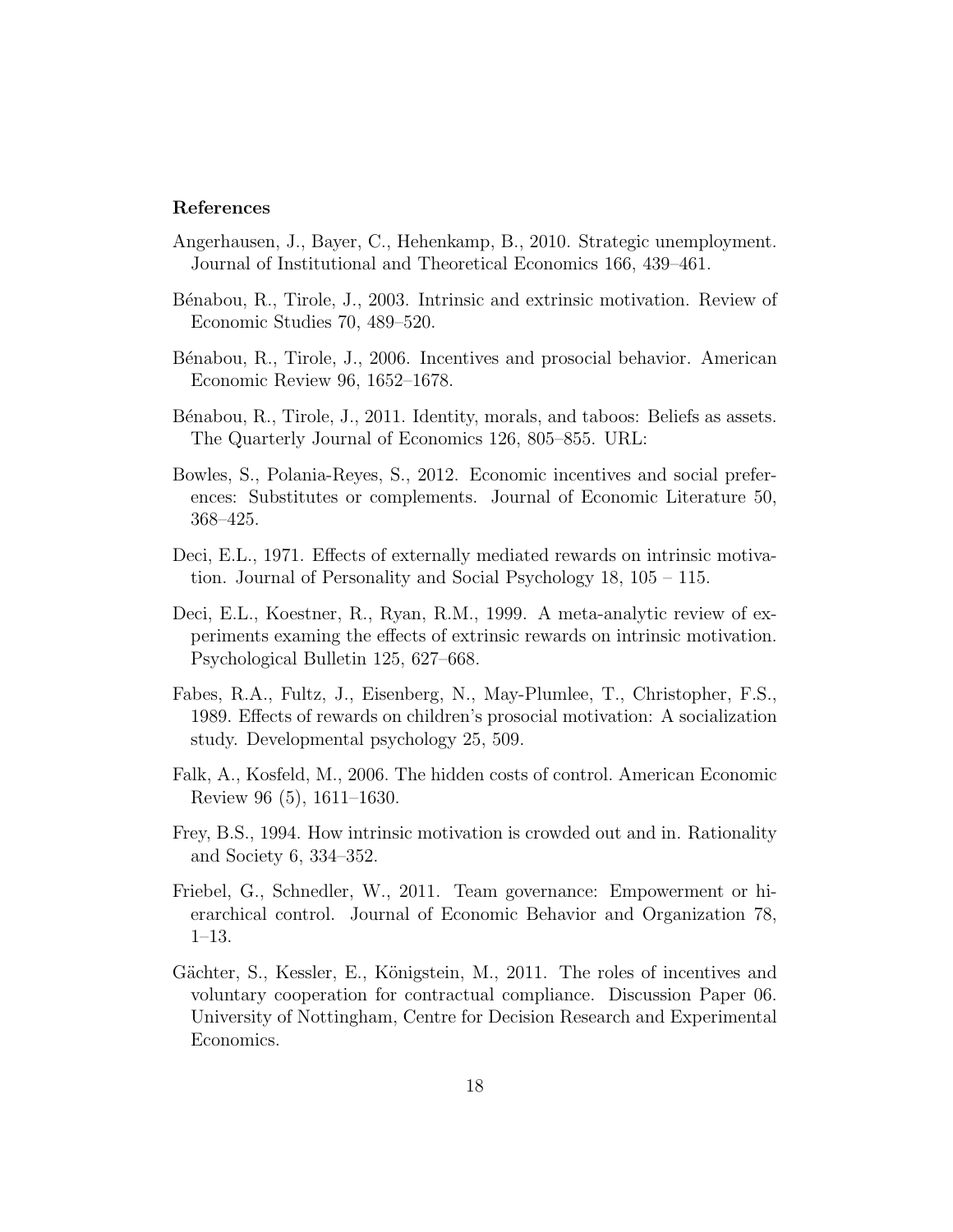- Herold, F., 2010. Contractual incompleteness as a signal of trust. Games and Economic Behavior 68, 180–191.
- Kohn, A., 1999. Punished by rewards: The trouble with gold stars, incentive plans, A's, praise, and other bribes. Houghton Mifflin Co.
- Kohn, A., 2005. Unconditional parenting: Moving from rewards and punishments to love and reason. Atria Books.
- Lepper, M.R., Greene, D., Nisbett, R.E., 1973. Undermining children's intrinsic interest with extrinsic rewards: A test of the "overjustification" hypothesis. Journal of Personality and Social Psychology 28, 129–137.
- Ploner, M., Schmelz, K., Ziegelmeyer, A., 2011. Hidden costs of control: Three repetitions and an extension. Experimental Economics 15 (2), 323– 340.
- Schnedler, W., 2011. You don't always get what you pay for. German Economic Review 12, 1–10.
- Schnedler, W., Vadovic, R., 2011. Legitimacy of control. Journal of Economics and Management Strategy 20, 985–1009.
- Seabright, P.B., 2004. Continuous preferences can cause discontinuous choices: An application to the impact of incentives on altruism. CEPR Discussion Papers 4322. C.E.P.R. Discussion Papers.
- Seabright, P.B., 2009. Continuous preferences and discontinuous choices: How altruists respond to incentives. The B.E. Journal of Theoretical Economics 9, Article 14. Contributions.
- Sliwka, D., 2007. On the hidden costs of incentive schemes. American Economic Review 97, 999–1012.
- Suvorov, A., 2003. Addiction to rewards. Toulouse School of Economics. mimeo.
- Titmuss, R.M., 1971. The gift relationship: From human blood to social policy. Pantheon Books, New York.
- van der Weele, J., 2012. The signaling power of sanctions in social dilemmas. Journal of Law, Economics, and Organization 28, 103–125.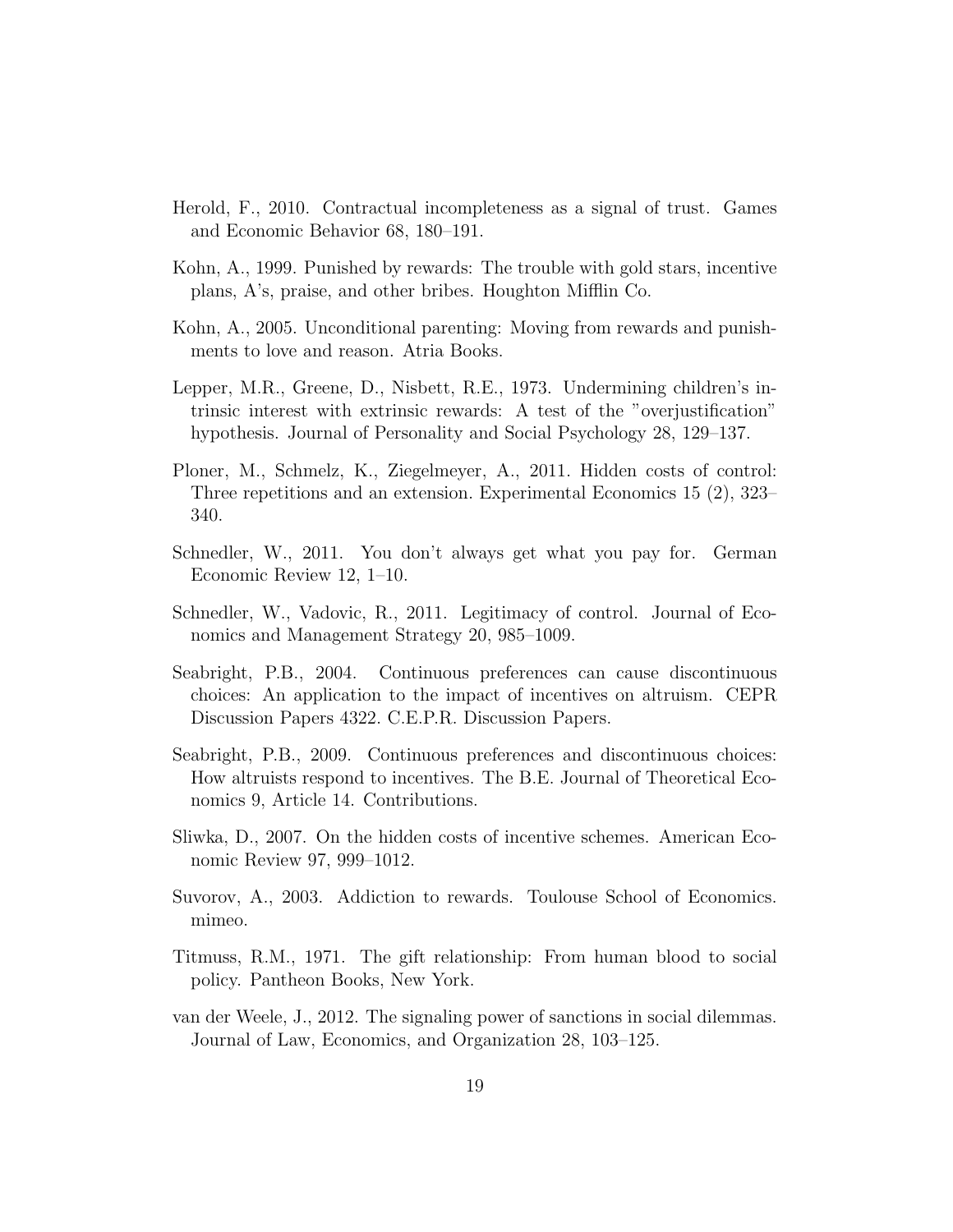- von Siemens, F. A., 2013. Intention-based reciprocity and the hidden costs of control. Journal of Economic Behavior & Organization 92, 55–65.
- Warneken, F., Tomasello, M., 2006. Altruistic helping in human infants and young chimpanzees. Science 311, 1301–1303.
- Warneken, F., Tomasello, M., 2008. Extrinsic rewards undermine altruistic tendencies in 20-month-olds. Developmental psychology 44, 1785.
- Weitzman, M.L., 1980. The "ratchet principle" and performance incentives. The Bell Journal of Economics 11, pp. 302–308.

#### Appendix A. Proof related to Section 2

*Proof of Proposition 1.* The producer's utility is  $u(y) = p(y)y - c(y)$  with  $u'(y) = p'(y)y + p(y) - c'(y)$  and  $u''(y) = p''(y)y + 2p'(y) - c''(y)$ . Given that marginal revenue is falling  $(p''(y)y + 2p'(y) < 0)$  and  $c'' > 0$ , the objective function is concave and the first-order condition is necessary and sufficient. By definition,  $c'(y^{\nu}) = 0$  so that  $u'(y^{\nu}) < 0$  if and only if  $p'(y^{\nu})y^{\nu} + p(y^{\nu}) < 0$ . Re-arranging terms yields  $1 - \left(-\frac{p'(y)y}{p(y)}\right)$  $\frac{f'(y)y}{p(y)} = 1 - |\epsilon| > 0.$  Thus,  $u'(y'') < 0$  and maximal utility under tradeability is attained for some  $y^{\tau} < y^{\nu}$  if and only if  $\epsilon$  > −1.  $\Box$ 

#### Appendix B. Proofs related to Section 3

Lemma 2. In any Perfect Bayesian Nash Equilibrium (PBNE), the consumer's second period price offer following any history in which the producer chose  $y_1 = k, k \in \{0, 1\}$ , denoted  $p_k$ , satisfies

$$
p_k \leq 1.
$$

Proof. In any perfect Bayesian Nash equilibrium, the producer's second period choices must satisfy  $y_2 = 0$  whenever  $p_k < -\theta$  and  $y_2 = 1$  whenever  $p_k > -\theta$ . If  $p_k = -\theta$  he can make either choice. The consumer's expected utility from offering  $p_k$  is thus  $(1 - G_k(-p_k)) \cdot (B - p_k)$ , where  $G_k$  denotes the posterior distribution of  $\theta$  given that  $y_1 = k$ . Given the prior distribution of types,  $G_k(-p_k) = 0$  for all  $p_k \geq 1$ , and thus the consumer's expected utility is decreasing in  $p_k$  for  $p_k \geq 1$ . It follows that his best offer must be less than or equal to 1.  $\Box$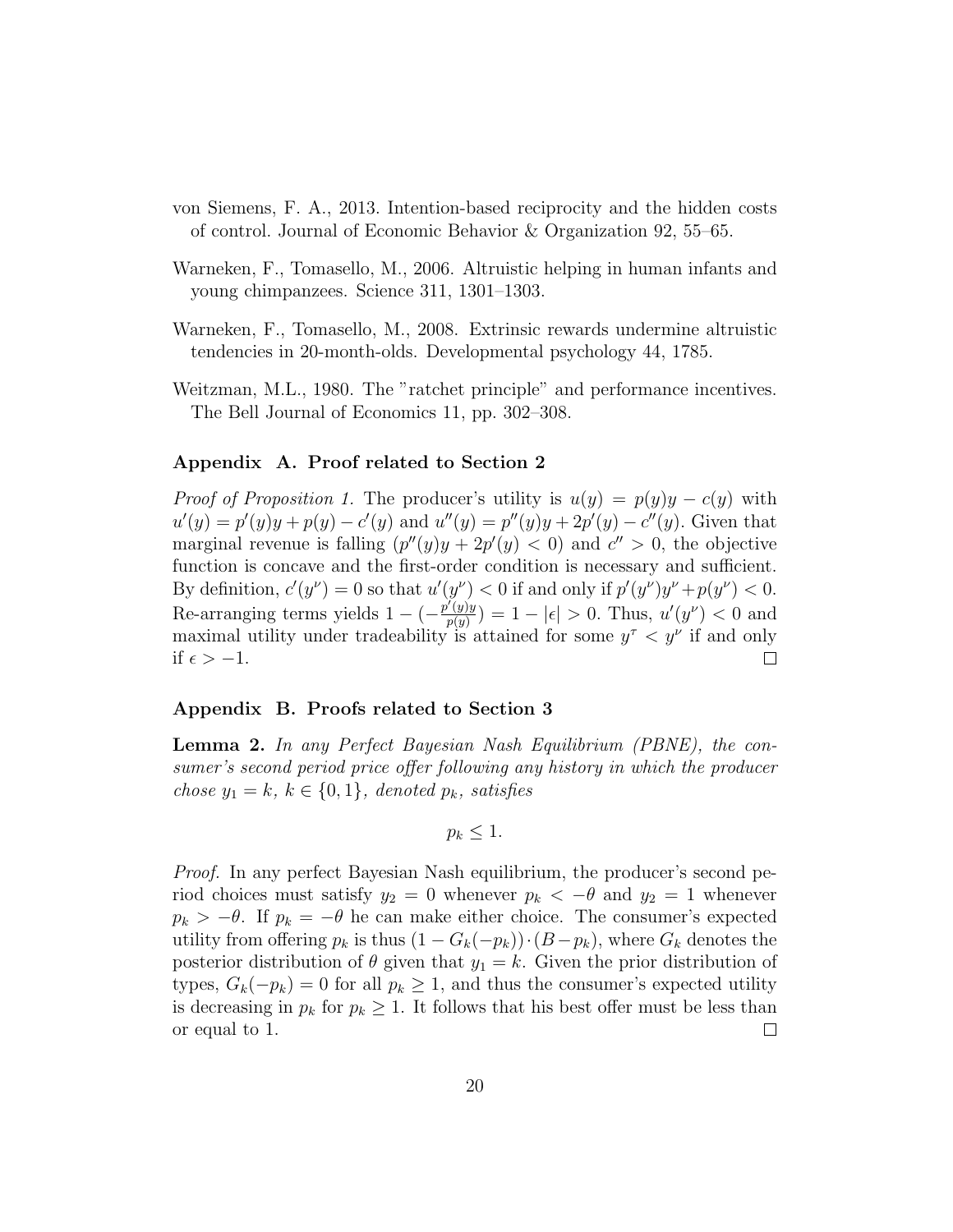Lemma 3. In any perfect Bayesian Nash equilibrium, the producer's first period behavior follows a cutoff rule of the form  $y_1 = 0$  if  $\theta < \theta$  and  $y_1 = 1$ if  $\theta > \theta$ , where  $\theta \in (-1,1]$ . (For  $\theta = \theta$ , either action is possible.)

*Proof.* Let  $p_k$  be the equilibrium period 2 price offer after a period 1 choice  $y_1 = k, k \in \{0, 1\}$ . By Lemma 2, we have  $p_k \in [0, 1]$ . Consider a producer of type  $\theta \in [-1, +1]$ . Choosing  $y_1 = 1$  gives him  $\theta$  today and max $\{0, \theta + p_1\}$ tomorrow. Choosing  $y_1 = 0$  gives him 0 today and max $\{0, \theta + p_0\}$  tomorrow. The net benefit of choosing  $y_1 = 1$  is

$$
g(\theta) \equiv \theta + \max\{0, \theta + p_1\} - \max\{0, \theta + p_0\}.
$$

A producer of type  $\theta$  strictly prefers to choose  $y_1 = 1$  if  $g(\theta) > 0$ , strictly prefers  $y_1 = 0$  whenever  $g(\theta) < 0$ , and is indifferent when  $g(\theta) = 0$ . Using Lemma 2, we see that  $g(-1) = -1$  and  $g(1) = 1 + (p_1 - p_0) \ge 0$ . By continuity, there exists  $\hat{\hat{\theta}} \in (-1, 1]$  such that  $g(\hat{\theta}) = 0$ . Next, we show by contradiction that there cannot be multiple indifferent producers. Suppose instead that  $g(\tilde{\theta}) = g(\hat{\theta}) = 0$  for  $\tilde{\theta} > \tilde{\theta}$ . Since  $g(\theta)$  is weakly increasing, it follows that  $q(\theta)$  is constant on the interval  $(\hat{\theta}, \theta)$ . Then we must have  $\theta + p_1 < 0 < \tilde{\theta} + p_0$  for all  $\theta \in (\hat{\theta}, \tilde{\theta})$ . Therefore  $p_0 > p_1 \geq 0$ . Further,  $g(\theta) = \theta - (\theta + p_0) = -p_0 < 0$  for  $\theta \in (\hat{\theta}, \tilde{\theta})$ , which contradicts  $g(\theta) = 0$ . It follows that there exists a unique  $\hat{\theta}$  such that  $g(\hat{\theta}) = 0$ . Further,  $g(\hat{\theta}) < 0$  for  $\theta < \theta$ , and  $q(\theta) > 0$  for  $\theta > \theta$ .  $\Box$ 

Proof of Lemma 1. We solve the model by backward induction beginning with the producer's second period activity choice. In period 2, the producer chooses  $y_2 = 1$  if  $\theta > -p$  and  $y_2 = 0$  if  $\theta < -p$ . If  $\theta = -p$  he may make either choice. Given this, the consumer's optimal offer  $p$  depends on her beliefs concerning the producer's type,  $\theta$ . These beliefs, in turn, must be consistent with the producer's period 1 behavior and the cutoff rule established in Lemma 3. We proceed by considering separately the cases  $y_1 = 0$ and  $y_1 = 1$ .

Case (i):  $y_1 = 1$ . In this case,  $\theta \sim U[\hat{\theta}, 1]$ , with cumulative distribution function  $G_1(\theta) = \frac{\theta - \hat{\theta}}{1 - \hat{\theta}}$ . The producer will engage in the activity with probability  $1 - G_1(-p) = \min \left\{ 1, \frac{1+p}{1-\hat{\theta}} \right\}$  $\overline{1-\hat{\theta}}$  $\}$ . As a function of p, the consumer's second period expected utility is given by

$$
h_1(p) = \begin{cases} \left(\frac{1+p}{1-\hat{\theta}}\right) \cdot (B-p) & \text{if } p \le -\hat{\theta} \\ 1 \cdot (B-p) & \text{if } p > -\hat{\theta} \end{cases}
$$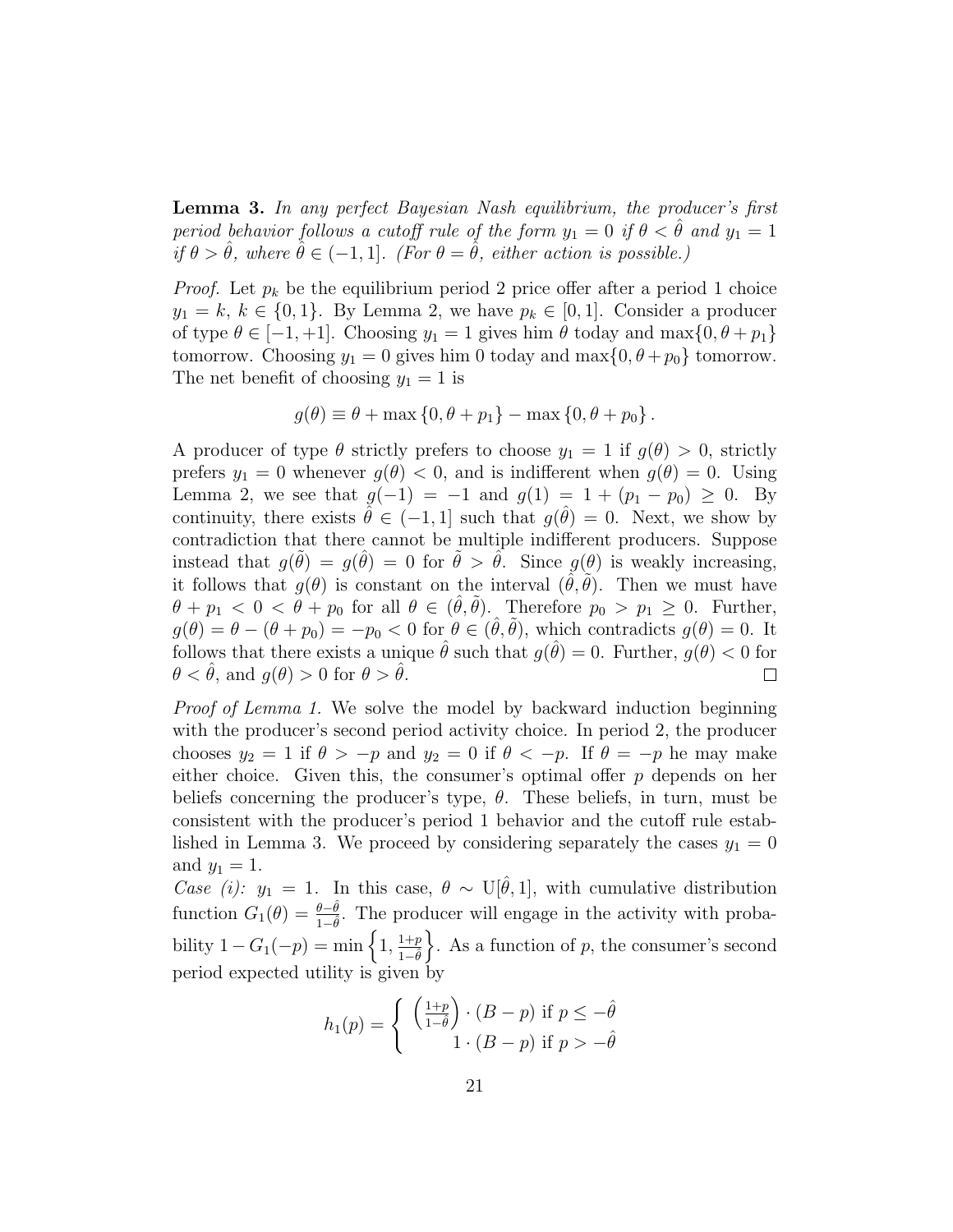If  $\hat{\theta} \geq 0$ ,  $h'_1(p) = -1$  for all  $p \geq 0$  and so  $p_1 = 0$  is the maximizing choice. Next consider  $\hat{\theta} < 0$ . Then  $h'_1(p) = -1$  for  $p \ge -\hat{\theta}$ , so the maximum occurs at  $p_1 \in [0, -\hat{\theta}]$ . On that interval,  $h'_1(p) = (B - 1 - 2p)/(1 - \hat{\theta})$ . If  $B < 1$ , this is negative for all  $p \geq 0$  and so  $p_1 = 0$ . If  $B > 1 - 2\theta$ , the derivative is always positive and so  $p_1 = -\hat{\theta}$ . Otherwise, the maximum occurs inside the interval where  $h'_1(p) = 0$ , i.e., at  $p_1 = (B-1)/2$ . To summarize, the consumer's optimal price offer after observing  $y_1 = 1$  is given by

$$
p_1 = \begin{cases} 0 \text{ if } \hat{\theta} \ge 0 \text{ or } B < 1 \\ \frac{B-1}{2} \text{ if } \hat{\theta} < 0 \text{ and } B \in [1, 1 - 2\hat{\theta}] \\ -\hat{\theta} \text{ if } \hat{\theta} < 0 \text{ and } B > 1 - 2\hat{\theta} \end{cases}
$$
 (B.1)

Case (ii):  $y_1 = 0$ . In this case,  $\theta \sim U[-1, \hat{\theta}]$ , with cumulative distribution function  $G_0(\theta) = \frac{\theta+1}{\hat{\theta}+1}$ . The producer will engage in the activity with probability  $1 - G_0(-p) = \max\left\{0, \min\left\{1, \frac{\hat{\theta}+p}{\hat{\theta}+1}\right\}\right\}$ . The consumer's second period expected utility is given by

$$
h_0(p) = \begin{cases} 0 \text{ if } p < -\hat{\theta} \\ \left(\frac{\hat{\theta}+p}{\hat{\theta}+1}\right) \cdot (B-p) \text{ if } p \in [-\hat{\theta}, 1] \\ 1 \cdot (B-p) \text{ if } p > 1 \end{cases}
$$

Observe that  $h_0(p)$  is constant for  $p < -\hat{\theta}$ , strictly concave for  $p \in [-\hat{\theta}, 1]$ , and strictly decreasing for  $p > 1$ . For  $p \in [-\hat{\theta}, 1]$ ,  $h'_0(p) = (B - \hat{\theta} - 2p)/(\hat{\theta} + 1)$ . If  $B > 2 + \theta$ , this is positive for all  $p < 1$  and so the maximizing choice is  $p_0 = 1$ . If  $B < -\hat{\theta}$ , it is negative for all  $p > -\hat{\theta}$  and so any  $p_0 \leq \hat{\theta}$  is a maximizing choice. Otherwise, the maximum occurs inside the interval, where  $h'_0(p) = 0$ , i.e., at  $p_0 = (B - \hat{\theta})/2$ . To summarize, the consumer's optimal price offer after observing  $y_1 = 0$  is given by

$$
p_0 \in \left\{ \begin{array}{l} \left[0, -\hat{\theta}\right] \text{ if } B < -\hat{\theta} \\ \left\{\frac{B-\hat{\theta}}{2}\right\} \text{ if } B \in \left[-\hat{\theta}, 2+\hat{\theta}\right] \\ \left\{1\right\} \text{ if } B > 2+\hat{\theta} \end{array} \right. \tag{B.2}
$$

Next we use these optimal price offers to pin down the equilibrium cutoff strategy  $\hat{\theta}$ , by analyzing the producer's period 1 activity choice. Suppose first that  $\ddot{\theta} < 0$ , i.e., that the indifferent producer type is not intrinsically motivated. In that case, his expected utility of engaging in the activity